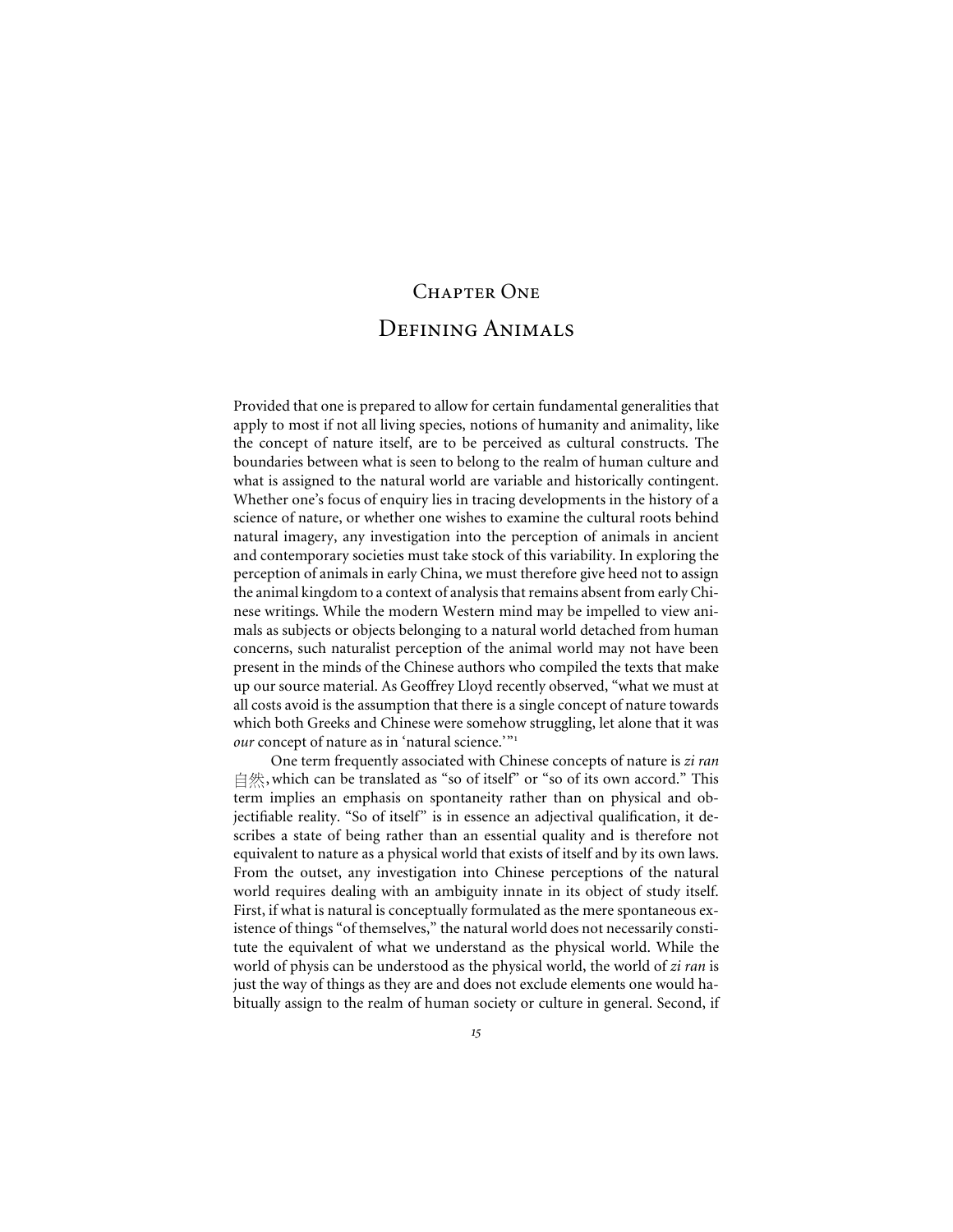the natural world is perceived as the world of that which spontaneously exists rather than a biological reality functioning according to a set of natural laws, it need not prompt definition, analysis, or explanation. In short, the natural world is a negotiated reality. As Claude Lévi-Strauss has pointed out, the researcher never engages in a dialogue with a uniform and pure concept of nature but with "a certain condition of the relationship between nature and culture, defined by the historical period in which he lives, his own civilization, and the material means he has at his disposal."2 In several ways the analysis of Chinese animal references in this study will therefore necessitate a methodological as well as a conceptual compromise: methodological in that my analysis and interpretation of animal material in Chinese texts has been guided by structural imperatives either innate to or absent from the body of texts under investigation; conceptual in that I am trying to explicate something which in the Chinese sources has remained implicit; namely, the animal notion itself.

# **Problems of Definition**

The initial step of an investigation into the perception of animals within the cultural context of early China may seem obvious; namely, to address the question of how Chinese authors have tried to define the animal and examine the available theoretical discourse on animals. Such exercise however does not prove to be very fruitful. Whereas the philosophical treatment and textual documentation of animals in ancient Greece began at least as early as Pythagoras (sixth cent. b.c.e.), Chinese texts from the Warring States and early imperial era remain relatively silent on animal theory.3 Questions regarding the physiology of animals, the classification of species, the interpretation of animal behavior, or the economic and social relationship between humans and animals figured in the margins of Warring States and Han philosophical discourse. While the surrounding world of the Chinese observer, like that of his Greek or Roman counterpart, was dotted with an equally rich fauna of flying, running, swimming, and crawling creatures, the motivations behind the observation of the natural world and the way in which these were recorded and put to analytical scrutiny were of a different nature. In early China, the notion of the animal was generally not a self-evident category, and observations of animals and animal behavior did not find their way into a collective body of analytical writings.

One area that illustrates the low share of theoretical discourse on animals in early China is that of the basic terminology used to refer to animals as either a generic category or a collective of different species or groups. The classical Chinese language lacks a linguistic equivalent for the term "animal." "Animal" or "animated being," with its origins in the Platonic notion of "zoon" ( $\zeta$  $\hat{\omega}$ ov), implies a notion of animacy and inanimacy as a distinctive criterion. As a con-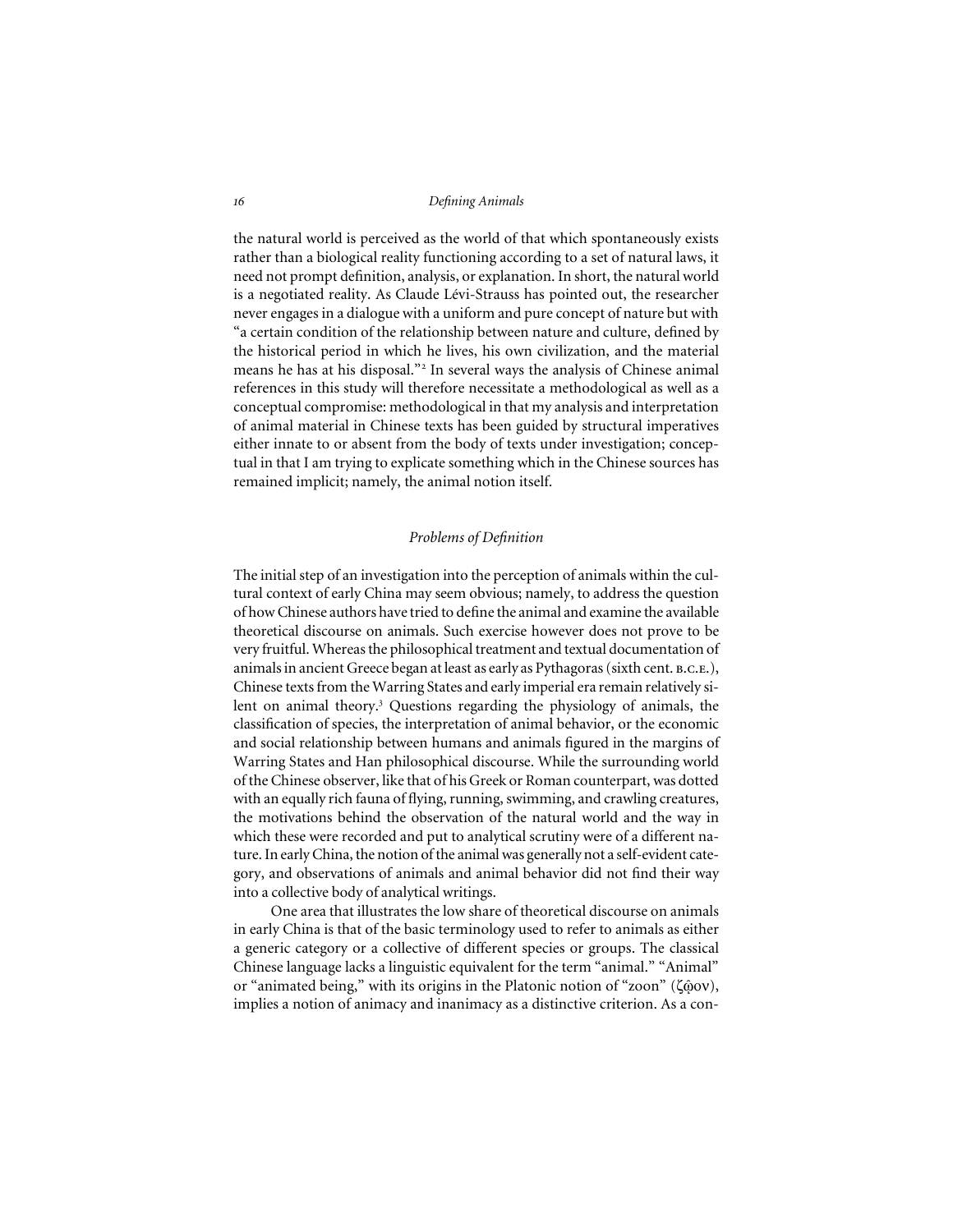cept including everything that partakes of life, including humans and animals, as opposed to inanimate mineral and plant life, it may not be entirely compatible with classical Chinese equivalents such as *wu 物*, *shou* 獸, *qin* 禽, *chong* 蟲, or even the modern generic term for animals, *dongwu* 動物("moving being").<sup>4</sup> The difficulty in tracing the ontological status of animals as evinced in the writings of early China is reflected in the bleached terminology used to denote an animal or animal group in Chinese. Compare the following entry for "animal" in the *Oxford English Dictionary,* which provides a tentative summary of definienda associated with animals in the Western tradition. Echoing Aristotelian gradualism in biology, it contains elements such as the inferiority or superiority of species, generic typicality, and formal differentiation from opposites:

A living being; a member of the *higher* of the two series of *organised beings,* of which the *typical forms* are endowed with life, sensation, and voluntary motion, but of which the *lowest forms* are hardly distinguishable from the lowest *vegetable forms* by any more certain marks than their *evident relationship* to other *animal forms*, and thus to the animal series as a whole rather than to the vegetable series.<sup>5</sup>

No one single denotative definition that summarizes the essential ontological properties of a being that approximates the Greek or Western notion of an animal can be found in early Chinese writings. Even if one is prepared to stretch semantic categories, it remains problematic to build a consensus around a graph or word in classical Chinese that covers a concept similar to the "animal" in the aforementioned dictionary entry. This is not to say that a Chinese terminology for animals is absent or less developed. The opposite is true. Several graphs in classical Chinese function as generic referents that approximate the category animal. However a general feature of most of these graphs is that they embrace plural meanings, often partly overlapping with each other.

Perhaps the most general referent to a living being is comprised in meanings associated with the graph *wu* . Although the *wu* graph stands out as one of the most polysemantic terms in Chinese, its origins and some of its definienda in early texts appear to link it with animals. In the *Shuowen jiezi* 說  $\overline{\chi}$  解字, Xu Shen 許慎 (30–124 c.e.) gives the following gloss:

[*Wu*] means the ten thousand beings (*wan wu* ). The ox is a big being (*da wu* 大物). The calculation of heaven and earth (*tian di zhi shu* 天地之 數, i.e., the astronomical record of the universe) starts from the Cowherd constellation. Therefore the graph consists of the element  $\mathit{niu} \, \mathord{\text{+}}$  and the sound  $\mathit{wu} \, \mathord{\text{=}} \, 0.6$ 

If we read this gloss through the eyes of later commentaries, the analogy between *niu*  $\#$  and the graph *wu* is that between the physical size of an ox and the all-encompassing semantic range of *wu* as a denominator for indeterminate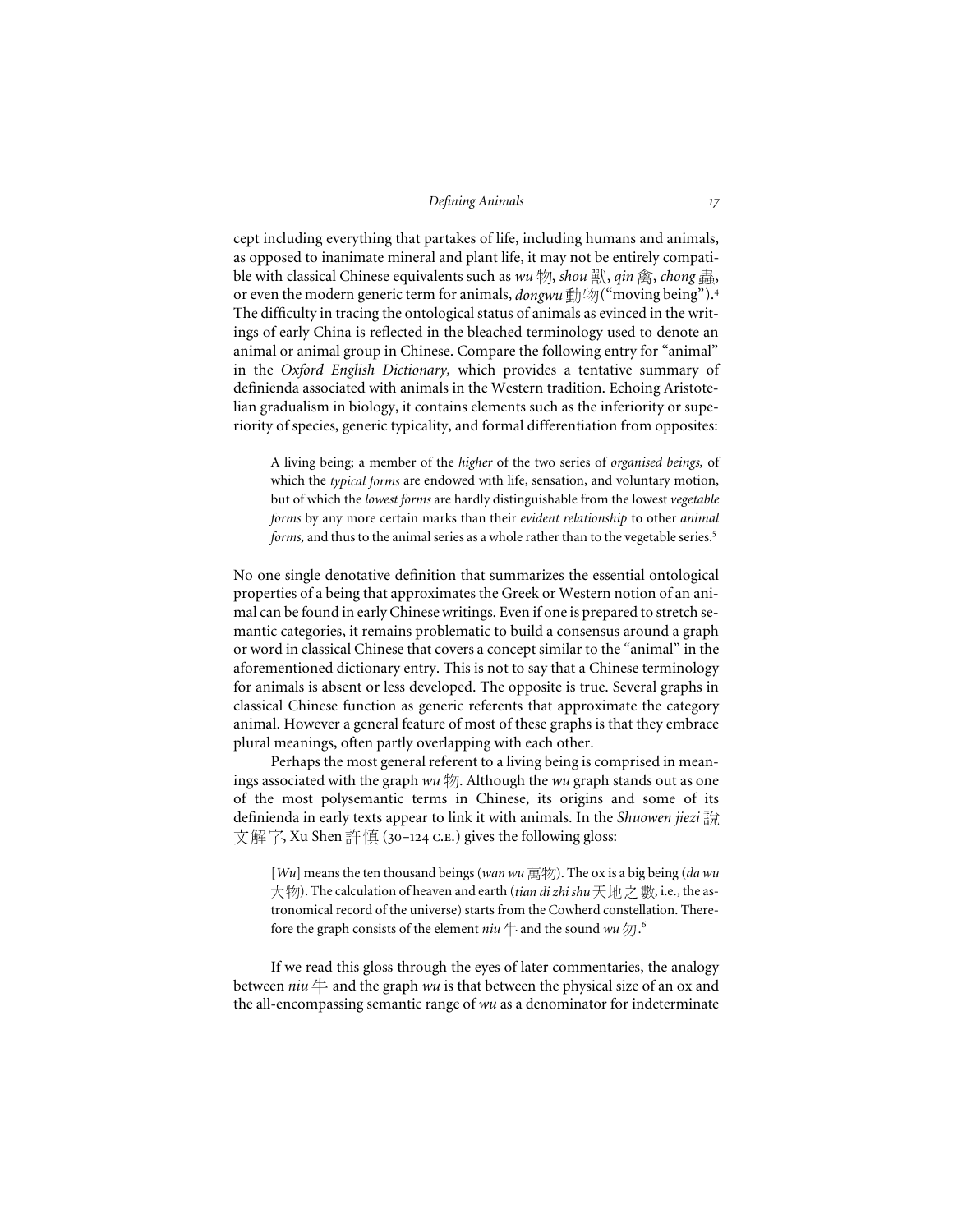"things." Likewise the function of the cowherd constellation as a primal point of orientation in the astronomical description of the cosmos is compared to the function of *wu* as the most common and functional linguistic referent to phenomena in general. The direct association with the ox element is probably Xu Shen's own fictitious rationalization as the archaic *wu* graph is linked more generally with the emblematic use of animals as early as the Shang and Zhou.<sup>7</sup> Some scholars have interpreted the *wu* graph as a pictographic representation of a man holding a knife and killing an ox. This has lead to the suggestion that it may represent a sacrificial animal or animal offering.<sup>8</sup> The *locus classicus* for wu in the sense of an animal offering is a  $Guoyu \boxtimes \mathbb{H}$  passage explaining the role of shamanic mediums using ritual vessels and animal offerings to communicate with the spirits.9 Additional early evidence that may link *wu* to animals occurs in a *Zuozhuan*  $\pm$  傳 passage that mentions armor decorated with animal designs, and another passage advocating the presentation of animal sacrifices to a spirit.<sup>10</sup> Other more generalizing statements can be found in Warring States texts, none of which however relate *wu* exclusively to animals. The *Zhuangzi* for instance paraphrases *wu* as "everything that has appearance, image, sound and color."<sup>11</sup>

Other characters used to denote animals reflect a similar polysemy. First there are the graphs *shou* 獸 and *qin* 禽, traditionally translated as "beasts" and "birds." Again, a uniformity of definition is hard to trace. In its gloss for *shou* the *Shuowen* states that creatures with two feet are called *qin,* and quadrupeds are called *shou*.12 According to another early lexicon, the *Erya* 爾雅, a creature is called a *shou* when it has four feet and hair, and a *qin* if it has two feet and feathers.<sup>13</sup> Xu Shen further defines *qin* as a common denomination for "walking beasts" (*zou shou* 走獸).<sup>14</sup> A text fragment ascribed to a Han compilation known as the *Bohutong*  $\Box$   $\dot{E}$   $\ddot{H}$  defines *qin* in a pun on its secondary meaning as a verb "to capture" and states that the graph is "a general name for birds and quadrupeds, illustrating that they are 'imprisoned' (*qinzhi* 禽制) by man."<sup>15</sup> According to Zheng Xuan 鄭玄 (127–200 c.e.) *qin* denotes birds and quadrupeds that are not yet impregnated.<sup>16</sup> While these sets of definienda refer to the number of feet and the presence or absence of feathers or hair, other definitions are mere paronomastic glosses. Thus Xu Shen further qualifies *shou* as "that which guards and protects" (*shou bei* 守備), a definition based on the homophony of the characters  $\frac{m}{2}$ <sup>\*</sup> *sjeu* and  $\frac{m}{2}$ <sup>\*</sup> *hrjegwx*, and the inclusion of the dog radical (*quan*  $\hat{\mathcal{R}}$ ), the dog being the exemplary guardian animal.<sup>17</sup> He Xiu  $\hat{p}$   $\hat{p}$ (129-82 c.E.) glosses the graph referring to the winter hunt, *shou* 狩, as 獸, the idea being that in winter game animals are fat and ready to be hunted.18 *Shou* is also connected with the idea of the wilds. The *Erya* for instance distinguishes *shou* "wild animals" from *chu* 畜 "domesticated animals" in two separate chapters. Kong Yingda 孔穎達 (574-648 c.e.) comments elsewhere that what is fed at home is called a *chu* "domestic animal," while what lives in the wilds is called a *shou* "wild animal."19 Together with the isolation of domestic animals as a dis-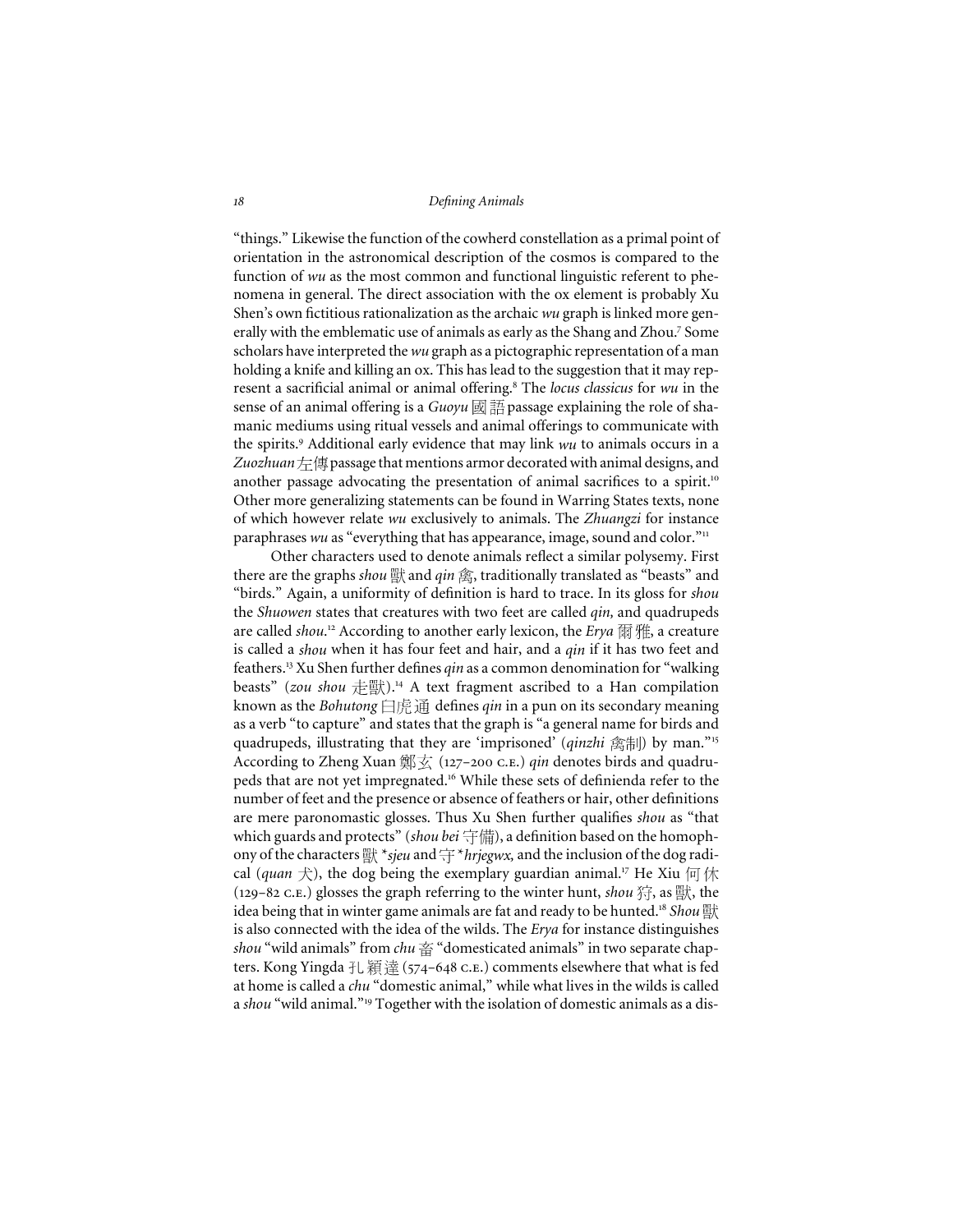tinct group the use of the term *liu chu*  $\frac{1}{N}$   $\frac{2}{N}$  "six domestic animals" emerges. The origins of the term *liu chu* are uncertain. The expression occurs as early as the Zuozhuan but may be older. It is specified regularly into six concrete animals in sources from the third century b.c.e. onward.20 The Qin daybooks or *rishu*  $\Box \equiv$  (dated ca. 217 B.C.E.) excavated at Shuihudi 睡虎地 (Hubei; discovered in 1975–1976) contain a list including the horse, ox, sheep, pig, dog, and chicken, and frequently use the term *liu chu*. 21 The *Zhouli* mentions the terms *liu shou* 獸 "six beasts," *liu qin* 六禽 "six birds," and *liu chu* 六畜. According to Zheng Xuan *liu chu* refers to the same set of animals as those covered by the term *liu sheng*  $\frac{1}{\sqrt{2}}$  "the six sacrificial animals," with *liu chu* referring to animals during the initial process of breeding and *liu sheng* to animals that are about to be used in sacrifice.<sup>22</sup> No further information on the origins of these collective terms for wild and domesticated animals is preserved in contemporary sources.

Another red herring is the character *chong* 蟲, which is a polysemantic word comprising animals in general, insects or invertebrates in particular. The earliest etymological definition of the graph  $hui \oplus$  occurs in the *Shuowen*, where it is glossed as the name for a viper and explained as a term for any small animal that creeps or flies, is hairy or naked, and has a shell or scales.<sup>23</sup> The polysemantic nature of *chong* is further illustrated by its usage in early medical literature where it can cover anything from bugs, worms, reptiles, and insects to other parasitic vermin.<sup>24</sup>

Finally there is little evidence that the binome *dongwu* 動物 "moving beings," which also functions as the generic name for animals in modern Chinese, was used as a consistent referent to animals in early China. Possibly the earliest occurrence of *dongwu* as a generic reference for animals occurs in the *Zhouli,* where it is juxtaposed against plants (*zhiwu*  $\overline{m}$   $\overline{m}$ ) and humans (*min*  $\overline{R}$ ).<sup>25</sup> To my knowledge there are no other passages where this binome distinguishes animals from plants and human beings, or where it exclusively refers to animals rather than moving phenomena in general.

This brief survey of terminology is not exhaustive. Several other classifying terms that refer to specific groups of animals could be added such as *lin* 鳞 for scaly animals, *jie* 介 for armored species, *mao* 毛 for hairy animals, *yu* 羽 for feathered species, and *luo* 裸/赢 for naked animals. Yet as is the case with the definitions surveyed above, diverging opinions exist among early commentators and modern scholars as to the precise body of creatures these terms refer to, not in the least as to whether humans are consistently referred to as naked animals.26 It may be clear from the above outline that the early Chinese corpus, or at least those texts which have survived, contains few attempts at authoritative definition or at developing a univocal animal terminology that sought to delineate the formal and behavioral characteristics of the main animal groups. Chinese writings of the Warring States and Han periods rarely collect observations from nature in order to evaluate that knowledge with a view to establishing a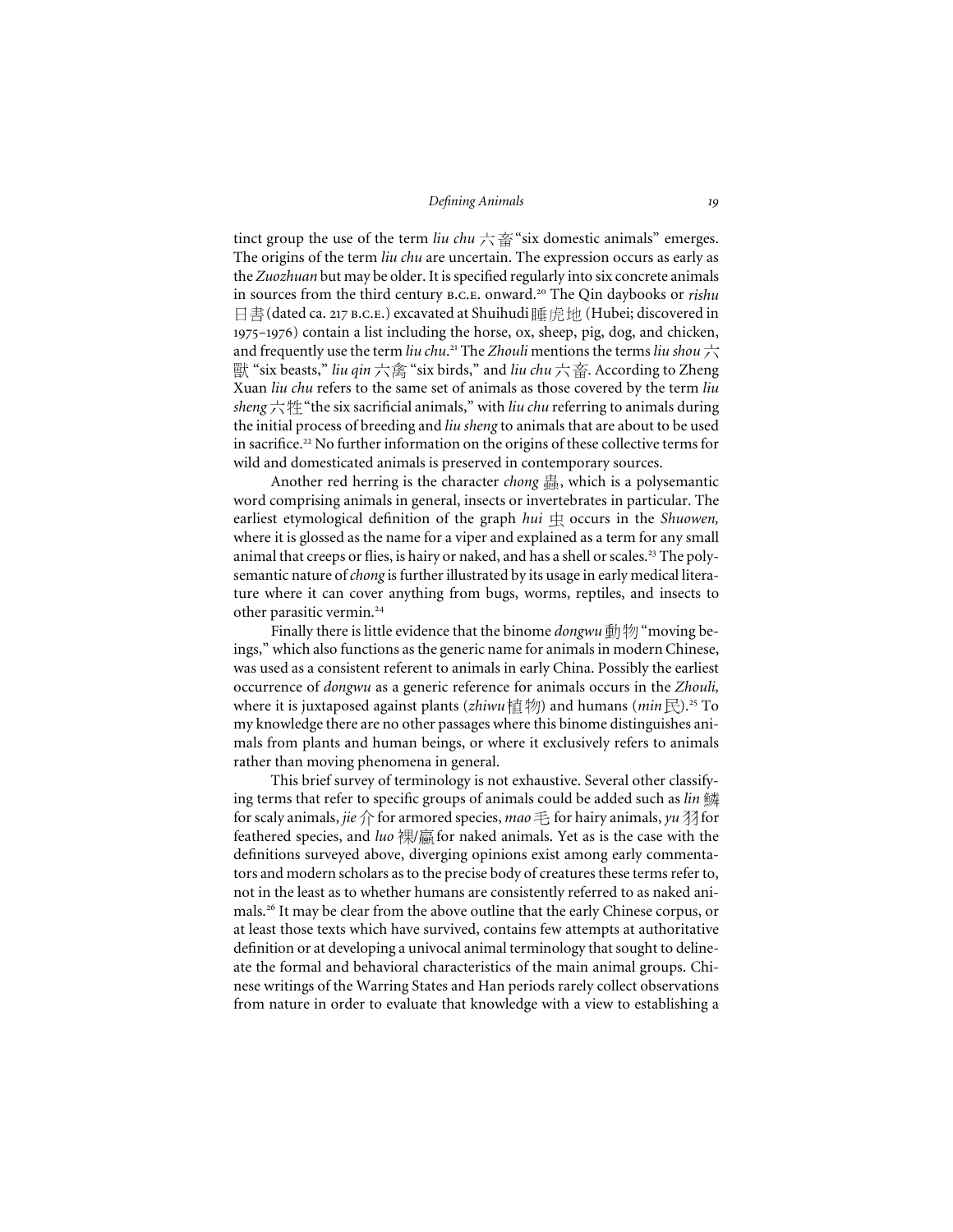vocabulary that could claim universality and contribute to a theoretical model of the animal world.<sup>27</sup>

One way of circumventing the problem could be to side with scholars who seek to attribute the absence of denotative description to the particularity of the Chinese language, which may or may not provide the linguistic tools to articulate formal definitions. Philosophers and linguists have argued that the notion of definition itself needs to be qualified in the Chinese context. In a recent study Christoph Harbsmeier notes that "the Chinese tended to be interested in definitions not in a Socratic way and for their own sake as descriptions of the essence of things, and they were very rarely interested in definition as an abstract art in the Aristotelian manner."28 David Hall and Roger Ames express a similar caution against the search for natural essences in Chinese definitions:

The Chinese don't seem to know what a definition is!  $\ldots$  The confusion is easy enough to overcome, however. Once we recognize that there is no basis for appeal to objective connotation in the sense that there can be no effort to characterize all of the essential properties common to the members of a class, then we shall understand that there can be no objective denotation in which, presupposing the connotative properties, we could point out all the members of a class. Once we understand this, we shall avoid demanding a definition and remain content with asking for concrete examples and models.<sup>29</sup>

While definitions, even when presented in their culturally specific reincarnation as exemplary models, may provide a source of knowledge of the Chinese conceptual world, one should note that their absence, as in the case of generic animal terminology, can be an equally rich source of insight. In short any attempt to address animals as a category runs the inherent danger of resorting to a terminology that is not paradigm-free, and colored Greek or Western for that matter. Any endeavor to integrate precarious notions such as "definition," "classification," or "species" should therefore be veiled in a cautious *caveat.* While one should try to avoid imposing modern schemes of biological and philosophical logic on ancient Chinese texts, the lack of a compatible terminology for the study of animals will on occasions necessitate the use of Western, culturally specific terminology. In this study I will have to revert to terms such as "animal," "animated being," or "creature," although such choice of words might not always accurately reflect the original Chinese concepts they intend to represent. My reservation is that they be used in as much a paradigm-free manner as possible.

Stepping away from the issue of definition in early Chinese epistemology, another test to measure attitudes toward the definition of animals in early China and assess the reception of animal terminology is to examine how later Chinese scholars themselves perceived the issue. It then appears that not only do we find comments on the subject to be extremely scarce, but also that obser-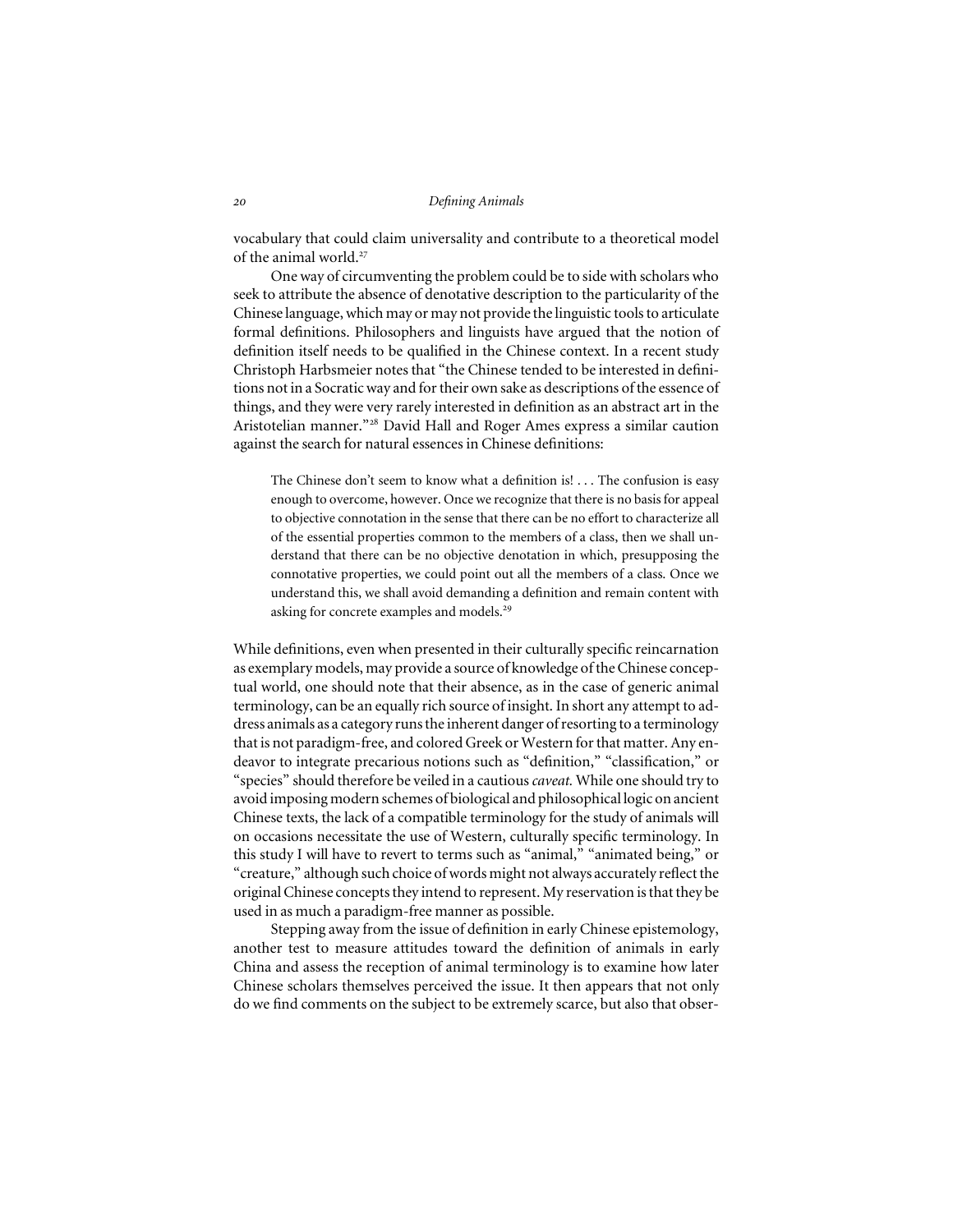vations regarding the absence of a theory of animals are not exclusive to the Western observer. For instance, in a work entitled *Bian wu xiaozhi* 辨物小志 ("Short Treatise on the Discrimination of Things"), the Ming scholar Chen Jiang 陳絳 (fl. ca. 1530) points at the polysemy of terms used to refer to the main animal groups. The following extract illustrates his confusion regarding the ways in which the ancients used animal terminology:

Bipeds with feathers are called *qin* 禽. Quadrupeds with hair are called *shou* 獸. Thus a *shou* can also be called a *qin* [having four feet implies having two]. The *Changes* (*Yi*  $\overline{B}$ ) states that if one approaches deer without a hunter, one follows the *qin*. A deer hence is also a *qin*. In the Quli 曲禮 (chapter of the Liji 禮記) it is said that although the ape can talk, it is not different from the *qin* and *shou.* An ape hence is also a *qin.* The *Yili* takes *qin* to constitute the six gifts. In the case of a minister the gift is a lamb; a lamb is therefore also a *qin.* The duodenary animals in Cai Yong's 蔡邕 Yueling wen da 月令 間答 ("Questions and Answers about the Monthly Ordinances")—being the rat, ox, tiger, rabbit, horse, sheep, monkey, chicken, dog, pig, dragon and snake—are all *qin. . . .* A *qin* is also called a *shou*. According to the *Zhouli* . . . there are five classes of big *shou* under heaven, including the naked, feathered and scaly animals. This means that birds, dragons and snakes are all *shou*. 30

Chen constructs a circular argument in order to demonstrate that *qin* and *shou* are mutually overlapping categories. Rather than making a statement on the natural world, his method is lexicographic and follows a model often used by modern scholars trying to explain classical animal terminology; namely, tracing the occurrence of certain key terms and comparing the semantic fields of similar graphs in different contexts. The results are, as can be seen in Chen's statement, equally variant and confusing. His statement suggests that in order to gain any understanding of early Chinese animal theory, one must start by recognizing its low share within Warring States and Han intellectual discourse and acknowledge the polysemantic nature of many of the basic animal terms.

# *Animals in Texts*

From animal terminology, we proceed to the textual record of animal theory. One only needs to take a bird's-eye view of the transmitted Warring States, Qin, and Han textual corpus to determine that the received record has hardly transmitted any textual material that deals with animals in a systematized or exclusive manner. As in the case of the absence of a denotative animal terminology, the fact that early Chinese writings did not single out animals as an autonomous topic of discussion or topos in itself reveals much about the status of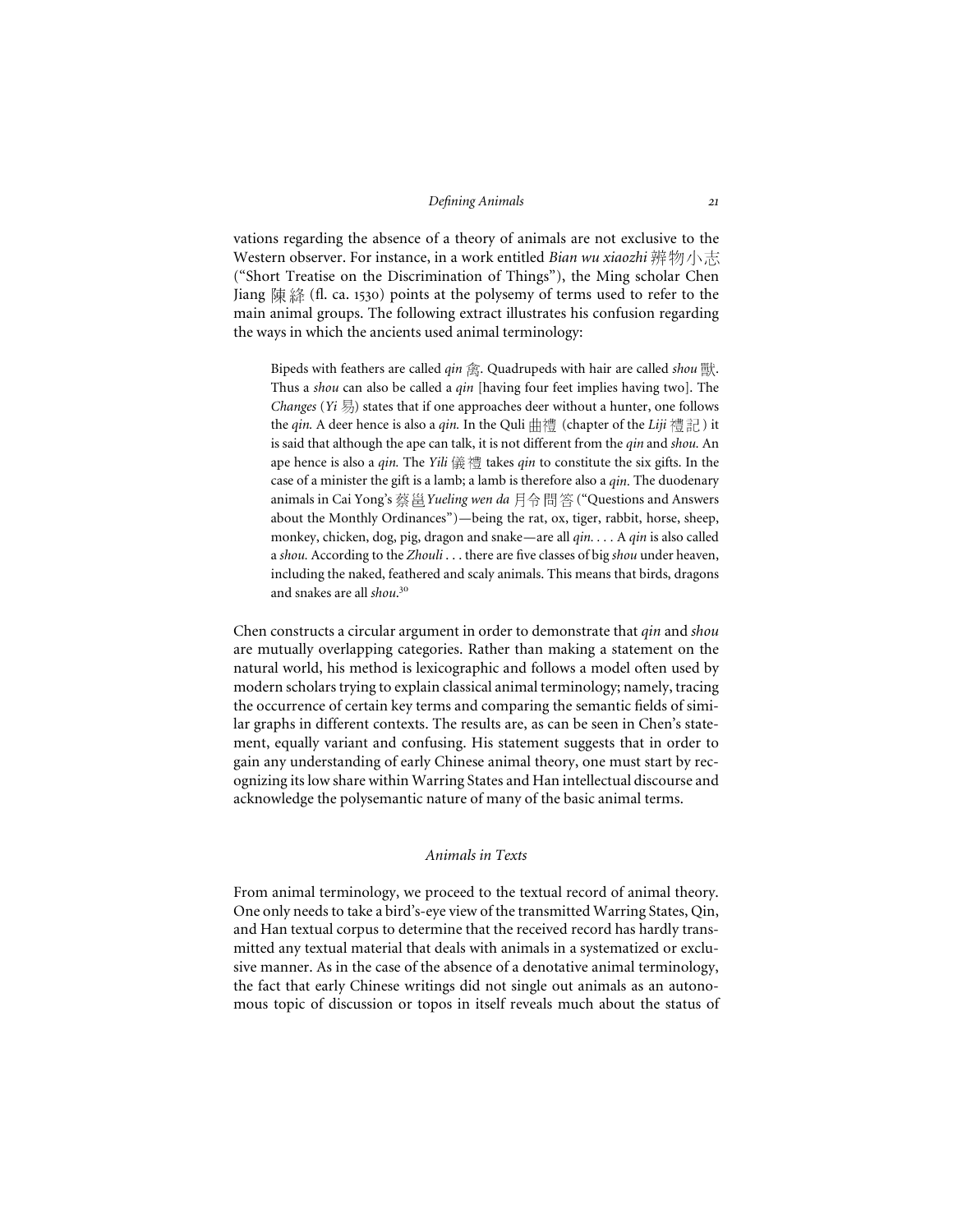animals as subjects of intellectual debate. While animal material is omnipresent in early Chinese texts, this material did not evolve into systematized zoological theorization. This relative scarcity of zoological theory and the absence of a (proto)zoological corpus implies by no means that the physical fauna was a topic not worthy of disputation. It does however reflect on the biological and sociological standing of animals and their relationship with the human world in early Chinese thought. Both individual comments on the kind of knowledge a human observer can draw from the animal kingdom as well as the genre of texts in which animal material has been recorded show that the protoscientific inquiry of animals remained secondary to discussions of their practical use and explanations of animal nomenclature.

 Few early Chinese texts engage in a theoretical discussion on whether and how the human observer should gather information about and organize data from the natural world. On the contrary, an expertise in the detached observation and analysis of the natural world does not appear to be considered a trademark of the human sage. A passage in a Han work known as the *Chunqiu fanlu* 春秋繁露 ("Luxuriant Dew of the Spring and Autumn") states that "being able to explain the species of birds and beasts (*shuo niaoshou zhi lei* 之類) is not the desire of a sage. The sage wants to explain benevolence and righteousness and regulate those. . . ."31 This rare epistemological statement on the human sage's approach toward the animal world suggests that the human sage should not engage in taxonomic definition and in the differentiation of categories in the animal world. Instead the sage should devote his efforts to regulating and elucidating human values. The sage here is said not to be preoccupied with the explanation of categories (*lei* 類) in the natural world but with the clarification of ethical principles in human society. That the author traditionally associated with this text, Dong Zhongshu  $\tilde{\mathbb{E}}$  ( $\tilde{\mathbb{H}}$ ) (179–104 b.c.e.), may have been renowned for his agnostic attitude toward the animal world is exemplified in an apocryphal anecdote. It accounts that Dong was so earnest in his study that, during a period of three years, he did not throw a glance at the parks, and when riding a horse he did not know whether it was a mare or a stallion.<sup>32</sup>

At first reading, the *Chunqiu fanlu* statement seems to suggest that the animal realm was a topic not worthy of a sage-ruler's scrutiny. However, this is not necessarily the case. The text states that the sage does not "explain" (*shuo* 說) the species of birds and beasts. The verb *shuo* has the connotation of "analysis" and is glossed by Xu Shen as *shi* 釋, "to explain, unravel (a meaning)."<sup>33</sup> A constituent graph in this last character, *bian*  $\mathcal{F}$ , likewise conveys the meaning of "discriminating" or "separating one (category) from another." Xu Shen glosses it as "to discriminate and separate" (*bianbie*  $\frac{1}{2}$ [Al]) and suggests that its pictographic origins resemble the "distinction and separation of animal toes and claws," an image that echoes Cang Jie's 蒼頡 legendary invention of the character script based on the foot tracks of birds.34 The etymologies underlying the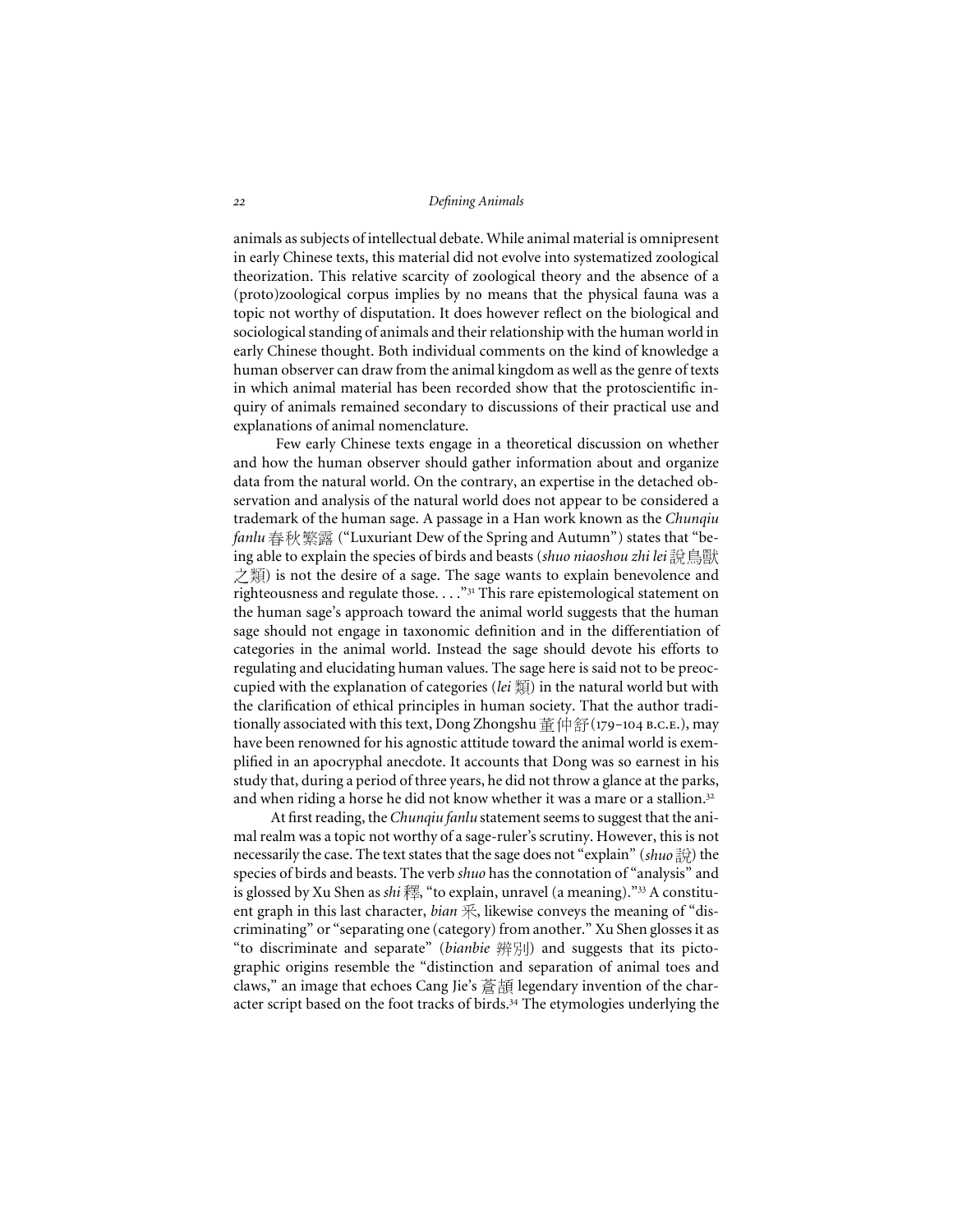use of *shuo* here may therefore refer to one particular notion of discrimination; namely, a process in which the differentiation between animal categories or species consists of the enumeration of *differentiae* between species A and B. In other words, while the sage may not preoccupy himself with distinguishing species differentiae, the author by no means infers that sages should simply disregard the animal world. In fact the *Chunqiu fanlu* devotes considerable attention to the classification of animals and sacrificial victims within its correlative models.35 Implied in the *Chunqiu fanlu*'s agnostic statement is the idea that taxonomic differentiation constitutes only one particular and, hence, partial way of gaining knowledge of the animal world. As we will see, taxonomy is a hermeneutic process which, in early China, was deeply entrenched in lexicography, as can be seen, for instance, in the titles of the "zoological" chapters of the *Erya* (shi chong 釋蟲, shi yu 釋魚, shi niao 釋鳥, shi shou 釋獸, shi chu 釋畜).

A second significant reference that comments on the relationship between sagacity and the *episteme* of the natural world needs to be addressed. In the *Lunyu* 論語, Confucius admonishes his pupils to study the *Shijing* and argues that through the study of the Odes one would acquire, among other qualities such as the capacity for observation and communion, a "wide knowledge of the *names* of birds and beasts, plants and trees" (*duo shi yu niaoshou caomu zhi ming* 鳥獸草木之名).<sup>36</sup> Confucius alludes here to the rich body of animals and plants used as rhetorical "stimuli" or "comparisons" (*bi*  $\vert \cdot \vert$ ) in the Odes. While the identification of animal and plant names constitutes only one element in a longer series of human qualities one can obtain by studying the Odes, this passage remains important both in terms of its advocacy of the Odes as a source of exegesis of the natural world and in its indication as to how natural imagery is "knowledgeable." First, Confucius notes that the Odes are to be taken as a basic thesaurus and authoritative lexicon for the understanding of the animal world. Second, such knowledge is not specified as a process of discrimination between species but as a recognition of names (*ming*  $\angle$ ). Rather than referring to an act of differentiation between species and kinds, Confucius proposes an epistemology of the living species that consists of knowing their names. Joseph Needham has argued that this quote should oblige us to believe that "in the closing years of the sixth century b.c., canons of botanical and zoological nomenclature were being actively discussed by the learned."37 This proposition is questionable. The *Shijing* is certainly the oldest extant and most extensive textual source of animal lore. This is already noted by Sima Qian  $\overline{a}$  |  $\overline{f}$  |  $\overline{f}$  |  $\overline{f}$  (ca. 145–86 b.c.e.) who qualifies the Odes as a record of "mountains and rivers, valleys and gorges, birds and beasts, herbs and trees, female and male animals, and female and male birds."38 The importance of the Odes as a source of botanical and zoological lore is also reflected in titles of later lexicons, encyclopedic treatises, and dictionaries that focused on classifying and annotating its rich fauna and flora. The earliest among these is Lu Ji's 陸璣 (ca. 222–280 c.e.) *Mao shi caomu niaoshou chongyu shu* 毛詩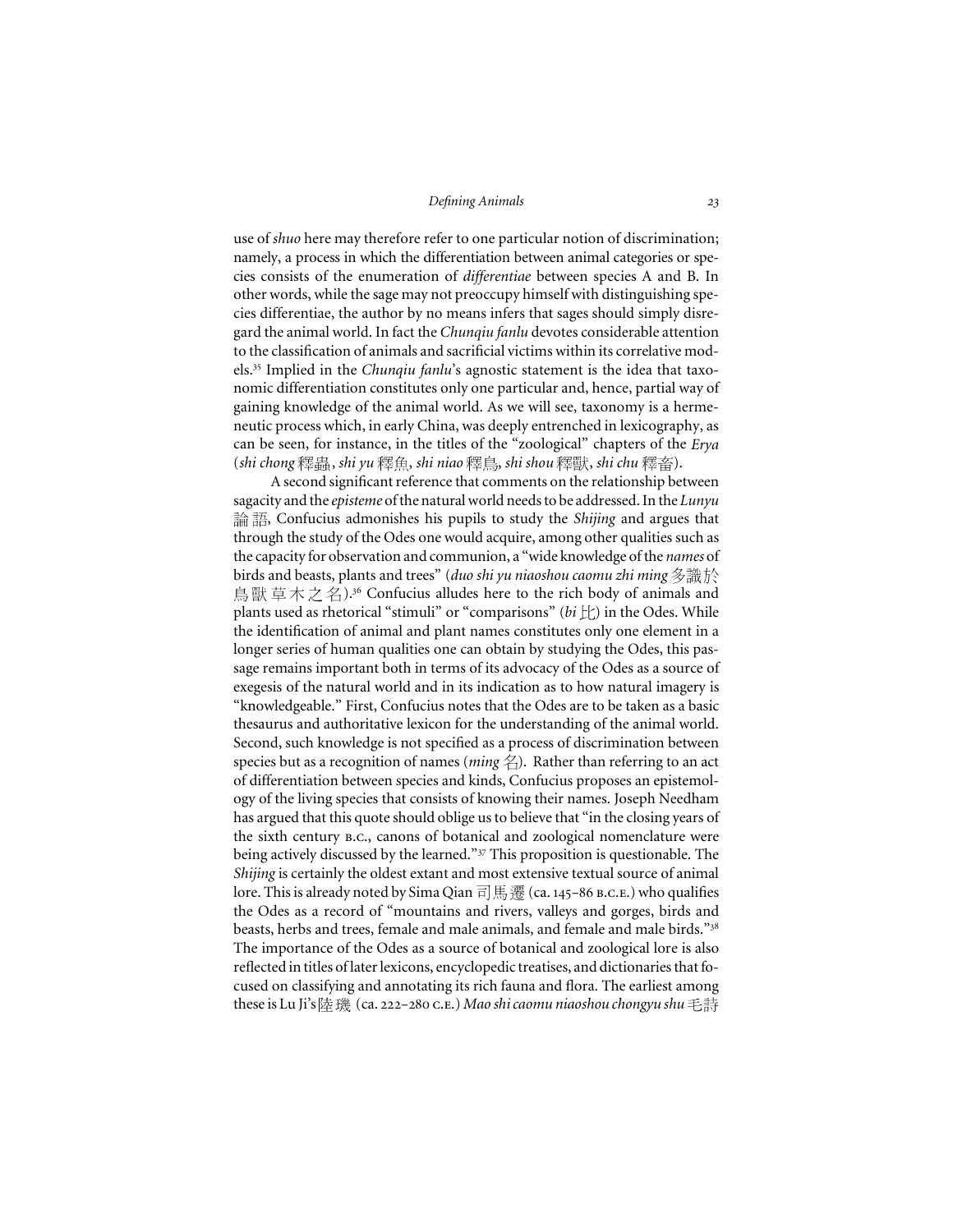草木鳥獸蟲魚疏 ("Explanatory Notes on the Plants, Trees, Birds, Quadrupeds, Insects and Fish in Mao's *Shijing*"), which sparked the compilation of many similar works in later periods.<sup>39</sup> The first lexicons and their commentaries as well as later commentaries to historical and ritual texts by Eastern Han and post-Han exegetes primarily based their explanations of animal nomenclature on precedents from the *Shijing*. However, two other significant points follow from Confucius's observation; namely, the question of the genre of literature in which this animal imagery was incorporated, and the emphasis put on animal nomenclature and the act of naming.

While Needham presumed that scholars actively discussed animal nomenclature and possibly wrote them down in zoological compendia now lost to us, it seems to me that Confucius's instruction reveals a more important point. As a primary reference tool for the knowledge of animals, Confucius refers to a book of poetry and folk songs rather than to a zoological compendium or analytical treatise of some kind. This suggests that, rather than being an exercise in the recognition of animals and plants, the identification of animal and plant names in the Odes was more likely, as Steven Van Zoeren has pointed out, "a natural outgrowth of the sort of textual exegesis that went on in a pedagogical setting."40 In other words, if animal nomenclature were actively discussed by the learned, why write them down in poetry? Although active discussions of animal nomenclature were part of a larger project of poetical exegesis, they present rather weak evidence to authenticate the existence of a living tradition of protozoological enquiry.

The qualification of a textual genre by Confucius is significant, since the nature of the surviving literature available for the study of the animal in early China reveals something about the animal concept itself and the place of animals as a topic of intellectual discourse. As I have already indicated, the corpus of surviving Warring States and Han texts has transmitted hardly any records dealing with topics that approximate the concerns of early Greek or Roman zoological writings.41 Zoology, in its sense of a science or protoscience that deals with the animal world and its members as individuals and classes, and with animal life and morphology, does not form an autonomous topic of scholarly discourse in received early Chinese writings. Chinese philosophers did not develop a body of texts that systematized or articulated empirical data from the animal kingdom.42 This is not to say that, as will be shown in chapter 3, certain texts do not contain a considerable amount of animal data or that a naturalistic interest in the animal world is entirely absent in the works of the masters of philosophy in Warring States and early imperial times. To give one example, a work such as Wang Chong's  $\pm \pi$  (27-ca. 100 c.e.) *Lunheng* 論衡 ("Disquisitions Weighed in the Balance") contains large sections as well as several chapters that deal specifically with animal topics ("Encountering Tigers," "Discussing Insects," "Untruths about Dragons," and others).43 However, to identify these text pas-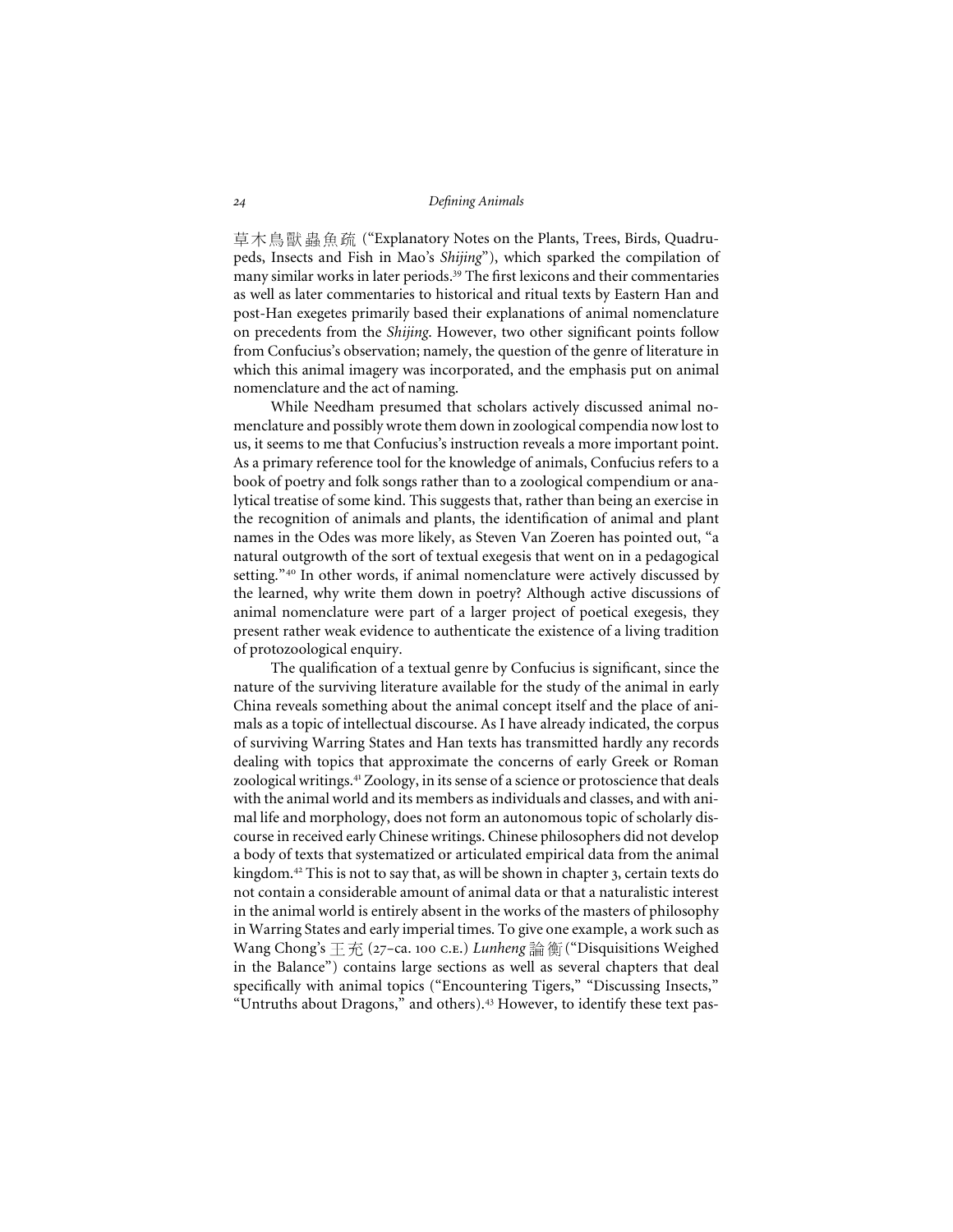sages as zoological or objectivity-oriented discussions of the animal world would be problematic. Most of Wang Chong's argumentation aims at refuting popular beliefs and superstitions regarding certain animals and daemonic creatures. While much valuable information regarding the perception of animals is transmitted in Wang's rebuttals, the prime motivation of his discourse does not stem from an intrinsic interest in analyzing animals.

With the masters of philosophy remaining largely silent on the collection and interpretation of data from the animal world and with protozoological works virtually nonexisting, what about more practical and technical works on animals? The analysis of data from the natural world and natural philosophy in the Warring States period was predominantly the domain of natural experts such as astrologers, physicians, diviners, the makers of almanacs, and practitioners of related specialties. The excavation of new manuscripts over the past three decades increasingly reveals the wide range of specialist literature in which magicoreligious and naturalistic views of the world are blended. New discoveries are sure to follow and shed new light on the contents of these specialist texts and the extent to which they circulated.44 It is noteworthy however that among this body of technical texts, writings dealing with animals and animal material in general are relatively scarce. Texts and manuals dealing with the mundane preoccupations of the Warring States farmer or herdsman—such as animal breeding, animal domestication and husbandry, animal physiognomy, and animal medicine—have only been preserved in small number. While this may partly be due to the selective survival of texts, the limited reference to a technical literature on animals in the received corpus suggests that such literature did not flourish or, alternatively, that the technical discourse on animals may have been deemed unworthy of canonical survival.

Judging from the reproduction of Liu Xin's 劉歆 (46 B.C.E.-23 C.E.) catalogue of the imperial library at Chang'an 長安 preserved in the *Hanshu* 漢書, few substantial writings on animals other than lexicographic materials (surveyed below) and a series of technical works dealing with animal physiognomy, tortoise divination, and fishing appear to have circulated or gained the recognition that earned them a place in the imperial bibliography. These include a lost work entitled *Xiang liu chu* ("Physiognomizing the Six Domestic Animals") in six scrolls,<sup>45</sup> and a text entitled *Zhao Mingzi diao zhong sheng yu bie* 昭明子釣種生魚  $\frac{165}{12}$  ("Zhao Mingzi's [manual] on Fishing, Planting, and Raising Fish and Turtles") in eight scrolls.<sup>46</sup> Zhao Mingzi is unknown in the received record. The first text is listed under the bibliographic division "Xing fa"  $E\not\equiv$  ("Configuration Models"), the second under the division "Za zhan" 雜占 ("Miscellaneous Divination").

A similar work on fishing entitled *Yangyujing* 養魚經 ("Classic on Fish Farming"), whose putative authorship is attributed to Fan Li  $\overline{\mathrm{16}}$   $\overline{\mathrm{36}}$ , is mentioned in the bibliographic treatise of the *Jiu Tangshu* 舊唐書.47 The figure of Fan Li, a grandee from the state of Yue  $\frac{1}{k}$  active during the first half of the fifth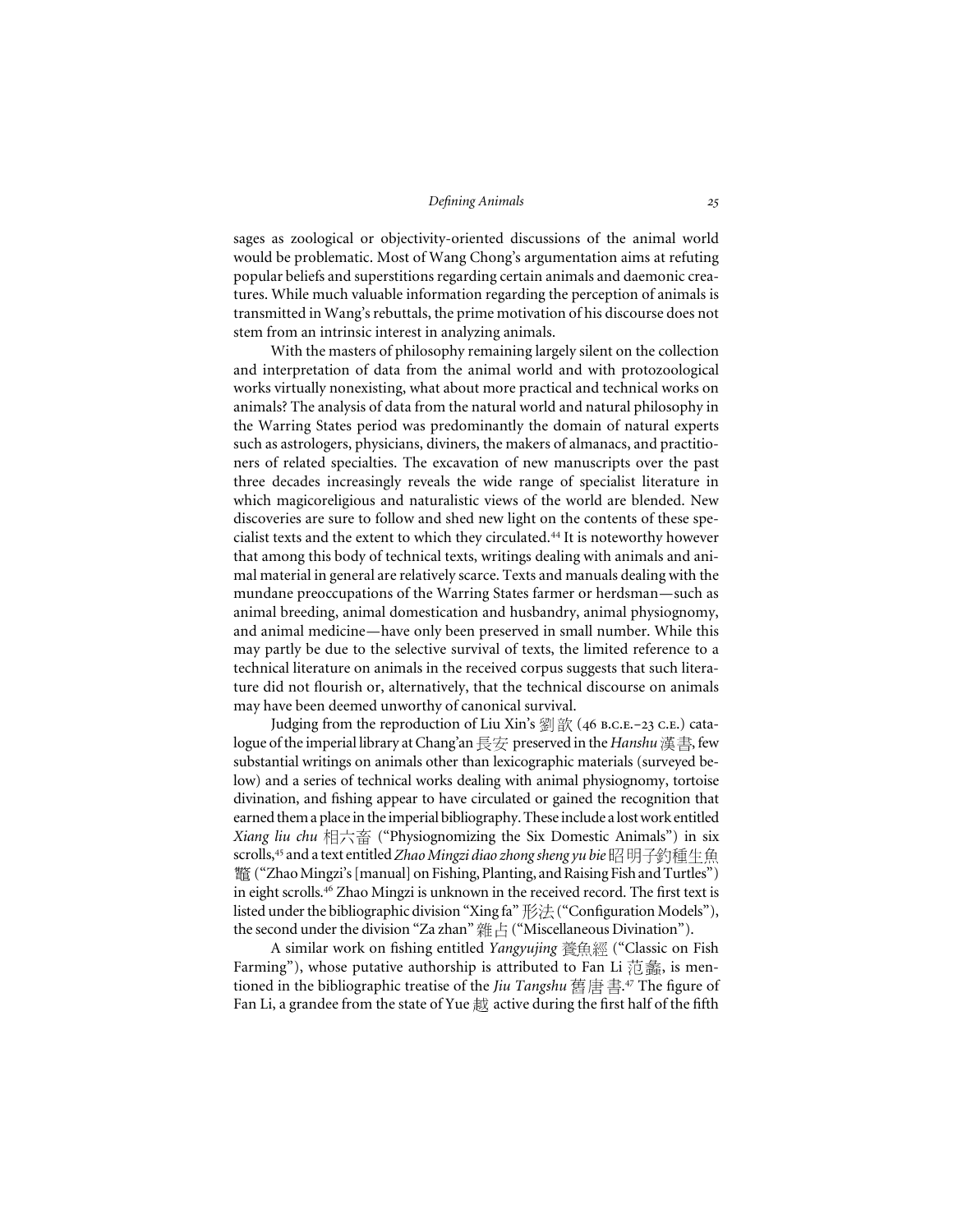century B.C.E., is also linked to manuals on fish breeding under his honorific name of Taozhu Gong 陶朱公. A work entitled *Taozhu Gong yang yu fa* 陶朱 公養魚法("Taozhu Gong's Methods for Fish Farming") is preserved in fragments in a sixth-century c.e. manual on agriculture.<sup>48</sup> Fan Li's association with aquatic creatures is further attested in an exchange in the *Guoyu,* where he puts the people of Yue rhetorically on a par with animals and refers to his Yue ancestry as unaccomplished vassals of the royal house of Zhou living on the shores of the eastern sea amidst tortoises and fish.<sup>49</sup>

In a section entitled "Shi gui" 蓍龜 ("Milfoil and Turtle"), the Han bibliographic catalogue further contains a series of works related to tortoise divination.50 Tang bibliographic treatises contain other titles on animal physiognomy, some of which are attributed apocryphically to earlier authors. They include a work entitled *Xiangniujing* 相牛經 ("Classic on Cattle Physiognomy") whose putative author was Ning Qi  $\mathbb{\hat{H}}$   $\mathbb{R}$ , a grandee at the court of Duke Huan  $\mathbb{\hat{H}}$  of Qi 齊(685–643 b.c.e.);<sup>51</sup> a work entitled *Xianghejing* 相鶴經 ("Classic on the Physiognomy of Cranes") attributed to the legendary immortal Fu Qiugong  $\mathcal{F} \to \mathcal{F}$ ; and anonymous technical works such as a *Xiangbeijing* ("Classic on the Physiognomy of Shells"), a *Yingjing* 鷹 經 ("Classic on Falcons/Falconry"), and a *Canjing* 蠶經 ("Classic on Silkworms").<sup>52</sup> A shepherd from Henan by the name of Bu Shi  $\vdash \pm \pm$  (fl. ca. 111 b.c.e.) is accredited with the authorship of a work entitled *Yang yang fa* 養羊法 ("Methods for Sheep Farming").<sup>53</sup>

Although no body of early veterinary literature has been transmitted, reference to animal healers as well as to the medicinal treatment of animals in several texts suggests that such technical literature may have been circulating. The idealized description of the offices in the royal state of Zhou preserved in the *Zhouli* includes the office of an animal doctor and a horse sorcerer.<sup>54</sup> In addition to the use of animal physiognomy, which may have been part of early veterinary practice, animal practitioners most likely used a combination of shamanic and medicinal healing.55 A mural depicting the castration of a bull has been recovered from an Eastern Han tomb in county Fangcheng  $\overline{\tau}$  the (Henan).<sup>56</sup> Reference to animal healing occurs most frequently in relation to the horse, which confirms that in Warring States and Han China, as elsewhere, horses were considered a particularly valuable asset.<sup>57</sup> One legendary horse healer was Ma Shihuang  $E\oplus E$  who was allegedly active at the time of the legendary Yellow Emperor. According to one account, his healing skills were so efficient that a dragon spontaneously gave itself up to receive Ma's needle treatment.58 In general, animal doctors were probably deemed quite low on the social ladder. Xunzi  $\overleftrightarrow{a}$ , for example, accuses those who adhere to paradoxical sophist theorems as being stupid by stating that their attitude does not even amount to making a reputation for oneself by physiognomizing chickens or dogs.<sup>59</sup> A story in the *Liezi*  $\overline{y}$   $\left| \right.$   $\right.$   $\left| \right.$  mentions a horse doctor together with a beggar and suggests that both professions received the scorn of the nobility.<sup>60</sup>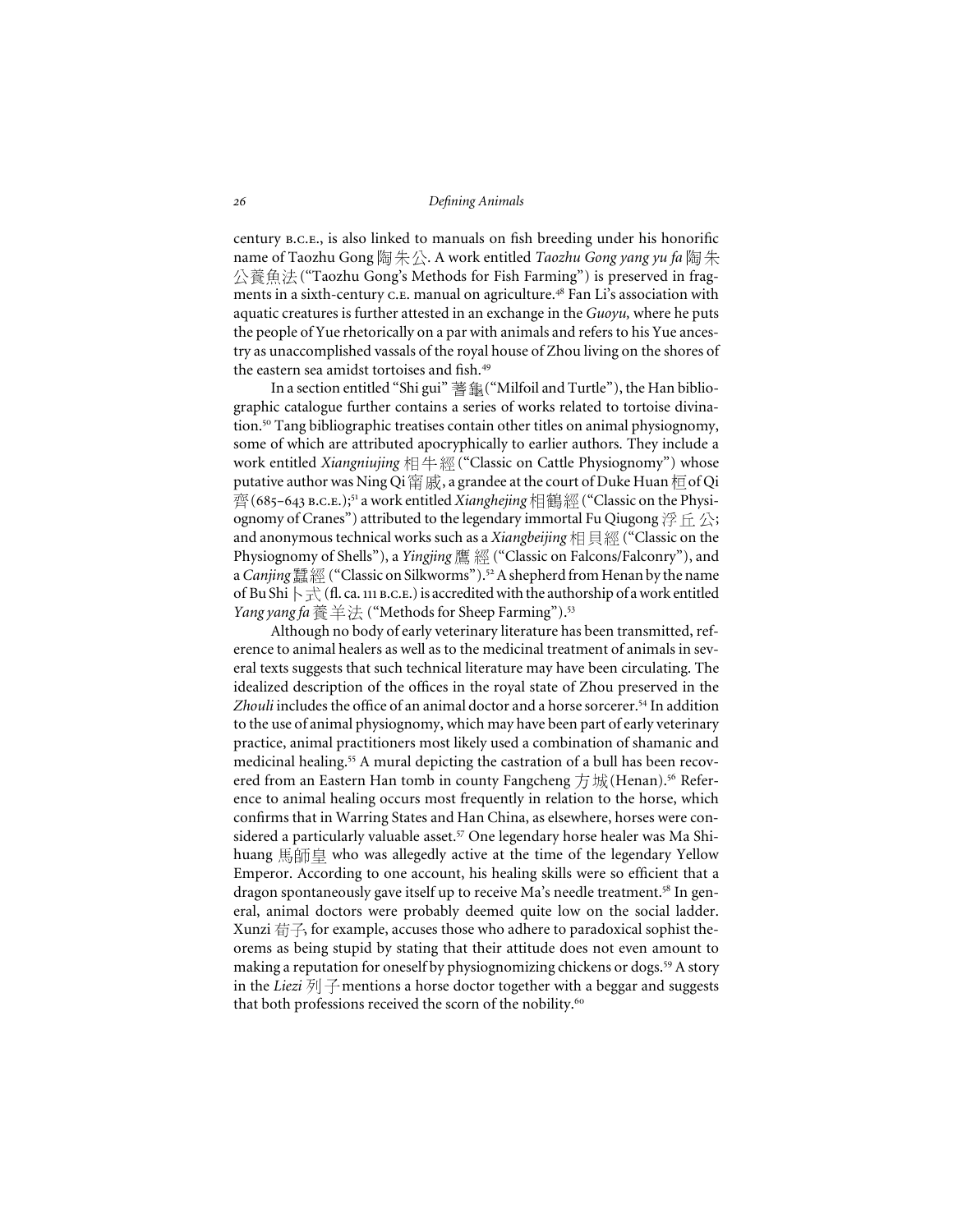Other, less technical writings may have included substantial information on animals, animal lore, and magicoreligious beliefs and practices associated with animals. These include titles of lost works such as the *Ren gui jingwu liu chu bian*guai 人鬼精物六畜變怪("Human and Demonic Spectral Entities and the Mutant Prodigies of the Six Domestic Animals"),<sup>61</sup> and a work entitled *Za qinshou liu* chu kunchong fu 雜禽獸六畜昆蟲賦 ("Miscellaneous Rhapsodies on Birds, Beasts, the Six Domestic Animals and Various Insects").<sup>62</sup> This last work presumably included poetic expositions on the animal theme or didactic morality tales such as the one that appears in a recently discovered late Western Han manuscript recovered from a tomb at Yinwan  $\exists \mathbb{R}$  (Jiangsu; excavated in 1993). In this piece, entitled *Shen wu fu* 神鳥賦 "Rhapsody on the Spirit Crows," crows are praised for their sense of benevolence as they egorge their food to their parents, practice righteousness, and grasp the way of humans. It tells the story of a bitter rivalry between a foraging pair of crows diligently searching for materials to build their nest and a robber crow attempting to steal their nest provisions. Despite having chosen to build their nests in a tree at the residence of an official whose "kindness" reached to the insects and worms," the couple is not spared from the robber crow's intrusion. A bitter fight ensues in which the female crow gets injured. The male bird is left to wail because it cannot follow its partner in death.<sup>63</sup>

The titles of technical literature transmitted in the received canon can be supplemented with a series of recently excavated manuscripts. The excavation of two manuscripts on dog physiognomy have been reported at the sites of Yinqueshan 銀雀山 (county Linyi 臨沂, Shandong; second century B.C.E., discovered in 1972) and Shuanggudui 雙古堆(Fuyang 阜陽, Anhui; burial dated ca. 165 B.C.E., excavated in 1977).<sup>64</sup> The Yinqueshan manuscript is severely damaged. One scholar has speculated that it mainly deals with hunting dogs.<sup>65</sup> Furthermore, mention should be made of a text known as the *Xiangmajing* ("Classic on the Physiognomy of Horses") excavated at Mawangdui 馬王堆 (Hunan).66 An early Western Han manuscript assigned the title *Wanwu* ("Myriad Things") excavated at Fuyang in Anhui contains technical and medical material and includes devices for catching animals and expelling venomous pests. The Mawangdui medical corpus likewise contains a rich thesaurus of animal drugs.<sup>67</sup>

Finally data on animals have been preserved in administrative and legal texts. Among Han administrative documents excavated in the northwestern frontier region of Juyan  $\mathbb{R} \mathbb{H}$ , a fragmentary cattle register has been recovered from a site at Taralingin-durbeljin (Dawan 大灣).<sup>68</sup> Considerable attention is given to animals in the Qin daybooks and legal documents excavated at Shuihudi and Longgang 龍崗 (Hubei; discovered in 1989–1991). Calendrical and legal texts comprised a broad set of topics pertaining to daily life, and legal disputes regarding animals covered a wide range of issues. The Qin legal codes refer to the theft of animals, dissatisfactory results or malpractice in the breeding of cattle and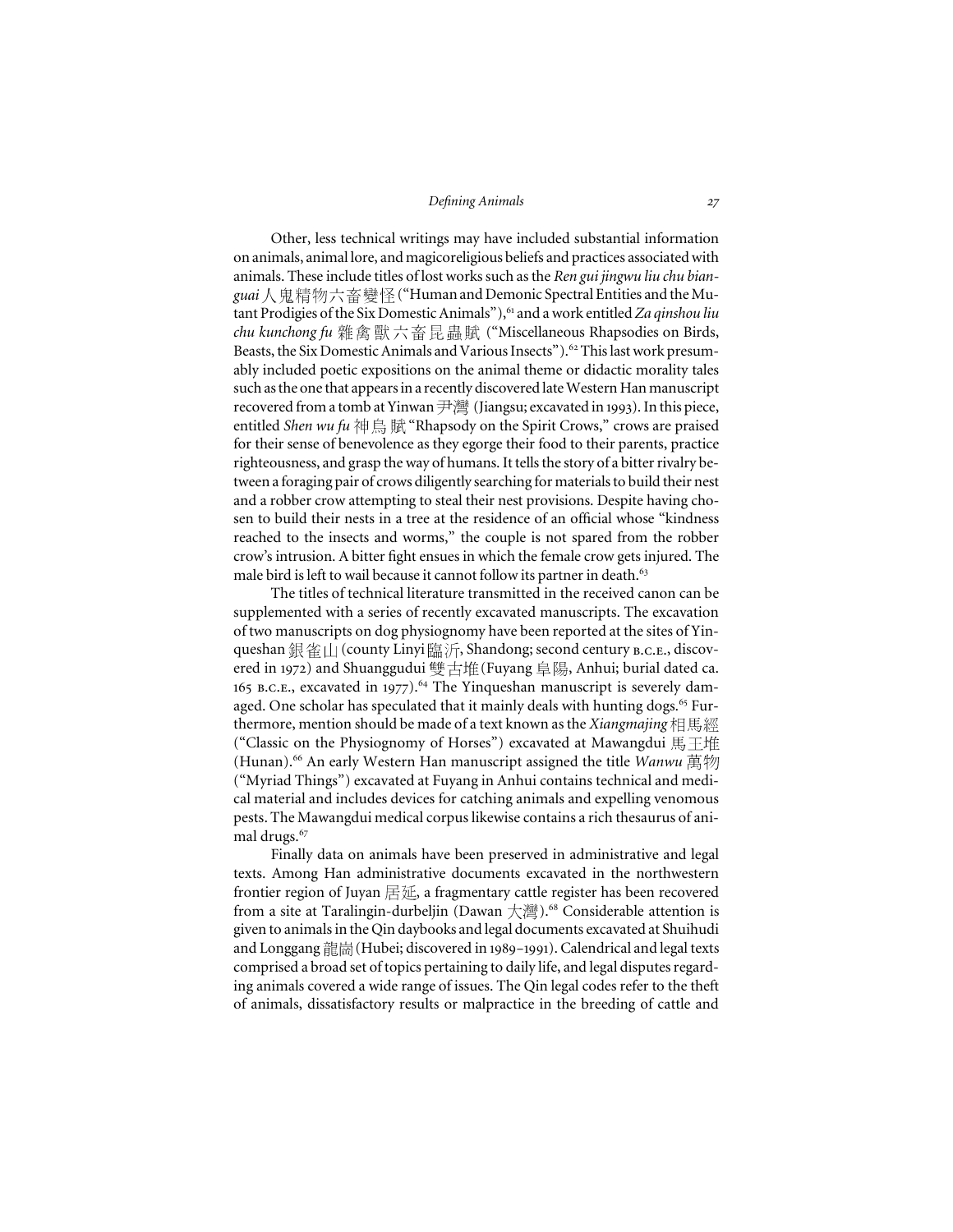horses, the suitability of horses for the army, rules regarding the breeding of chickens and pigs, animals in private parks, the tiger hunt, and the wounding of carriage horses.69 The Longgang slips contain legislation on private parks and the management of horses, sheep, and cattle. For instance one article that deals with trespassing animals stipulates that the attribution of legal liability to animals should depend on the status of the owner and the behavior of the animals: "When dogs belonging to the black-haired (common) people enter into the Forbidden Parks but do not chase nor kill its (resident) animals, they do not (need to be killed). But if they do chase and catch animals . . . kill them."70

Compared with the output of other technical Warring States and Han writings—texts that deal with astronomy, medicine, calendrical calculation, and divination—this is a relatively small number of texts, many of which are now lost or have been preserved only in fragmentary manuscript form. It is difficult to assess whether such specialized literature might perhaps not have survived the 213 b.c.e. burning of the books. I believe that the output of both "zoological" and "zootechnical" literature was probably relatively small. Writings that dealt with the practical observation and management of animals would hardly have been considered a potential danger to Qin's legalist ideology. If writings on animal husbandry, animal physiognomy and divination, or veterinary practice were in circulation in large numbers in pre-Qin times, they were likely to survive the bibliocaust along with works on medicine, divination, arboriculture and agriculture. To be sure, the chance survival of texts does not provide a sufficient explanation for the absence of a zoological corpus or clarify why, to paraphrase Edward Schafer, in ancient China goat antelopes hobnobbed with gibbons as if modern ecology did not exist.<sup>71</sup> But while absence of evidence does not necessarily constitute evidence of absence, the record currently available suggests that it is unlikely that a large body of systematized textual material dealing with animals was in circulation in the period in question. As such, the early Chinese corpus contrasts with the situation in ancient Greece where, by the late fourth century, Aristotle (384–322 b.c.e.) had compiled a considerable body of zoological treatises, $7<sup>2</sup>$  still predating the first Chinese dictionaries that contained entries according to "zoological" headings—mainly the *Erya* and *Shuowen jiezi—*by more than two hundred years.

Another reason for the scarcity of transmitted animal material may be the absence of a record of animal domestication in early China. Animal husbandry played a minor role in traditional Chinese agriculture. Livestock was certainly kept by Chinese farmers, but in far smaller numbers than in Europe. Among the domesticated animals, dogs and pigs have the longest history.73 Meat itself constituted a relatively minor share in the traditional Chinese diet, in which grains and vegetables constituted the main food.74 While evidence suggests that a large variety of hunted game was consumed, one can assume that these products predominantly ended up in the kitchens of the elites and the nobility. Food remains and stomach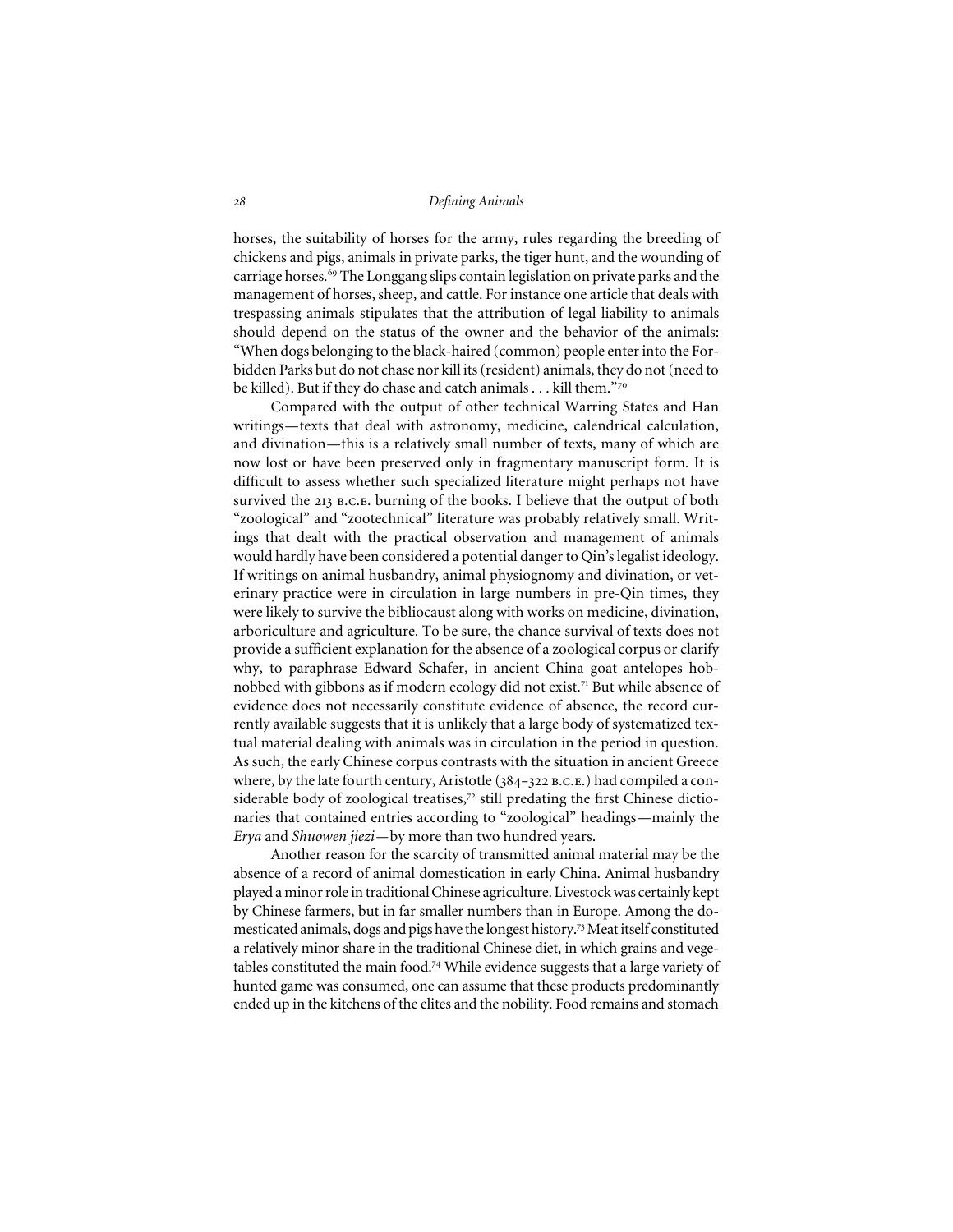contents from Mawangdui suggest that a wide variety of hunted animals were thought to be fit for human consumption. These include wild rabbits and sika deer, pheasants, cranes, turtledoves, wild geese, partridges, magpies, and ringed pheasants.75 But even allowing for the consumption of game animals among elites, the Chinese diet was nowhere as carnivorous as its European counterpart.

From a zoohistorical point of view, the omnipresence of animals in the received record as well as in archaeological and art historical evidence indicates that this scarcity of specialized or systematizing texts does not suggest a priori that the animal was a marginal subject in early Chinese texts, nor that the use of animals in early China was somehow peripheral. Apart from multiple animal references in literary, historiographic, lexicographic, and technical sources, a detailed attention to animals is also attested in ritual canons (mainly the *Zhouli, Liji,* and *Yili*). As chapter 2 will show, ritual texts document in great detail the use of animals as sacrificial viands and their presentation as exchange gifts or as symbols of social and ritual status, and they reflect a detailed attention to the role of animals in early Chinese religion.

In sum, if we are to gain a balanced picture of how animals were perceived in early China, they should be examined through the lens of the various textual genres in which they appear. We should refrain from confining our conclusions to the small number of texts or text fragments which at first sight approximate "zoological" writings, a concept which in itself is culturally specific.<sup>76</sup> Given the number and nature of transmitted textual sources or title references from the Warring States and early imperial period, there is room to infer that the vast majority of the extant texts are characterized by the absence of a conscious effort to dissociate animal nomenclature and specialized discourse regarding animals from the literary contexts in which they appear by integrating them into separate canons. This is a significant background for the further study of the animal theme in early Chinese texts. Not only does it indicate that concepts of what was perceived as an animal or animalistic being have to be derived from a variety of sources including literary, historiographical, and philosophical texts, the absence of an elaborate attempt at (proto)zoological theorization also suggests that animals and their relation to the other living species were viewed within different paradigms. The next section will show that a model of names deeply influenced the early Chinese representation and interpretation of the animal world.

# *Naming Animals and Animal Names*

As indicated in the aforementioned *Lunyu* quote, Confucius's exhortation to study the *Shijing* as a window on the animal world was an appeal to study their names. According to Confucius, knowledge about animals was to be acquired through the exegesis of their names in a literary text. While the detached analysis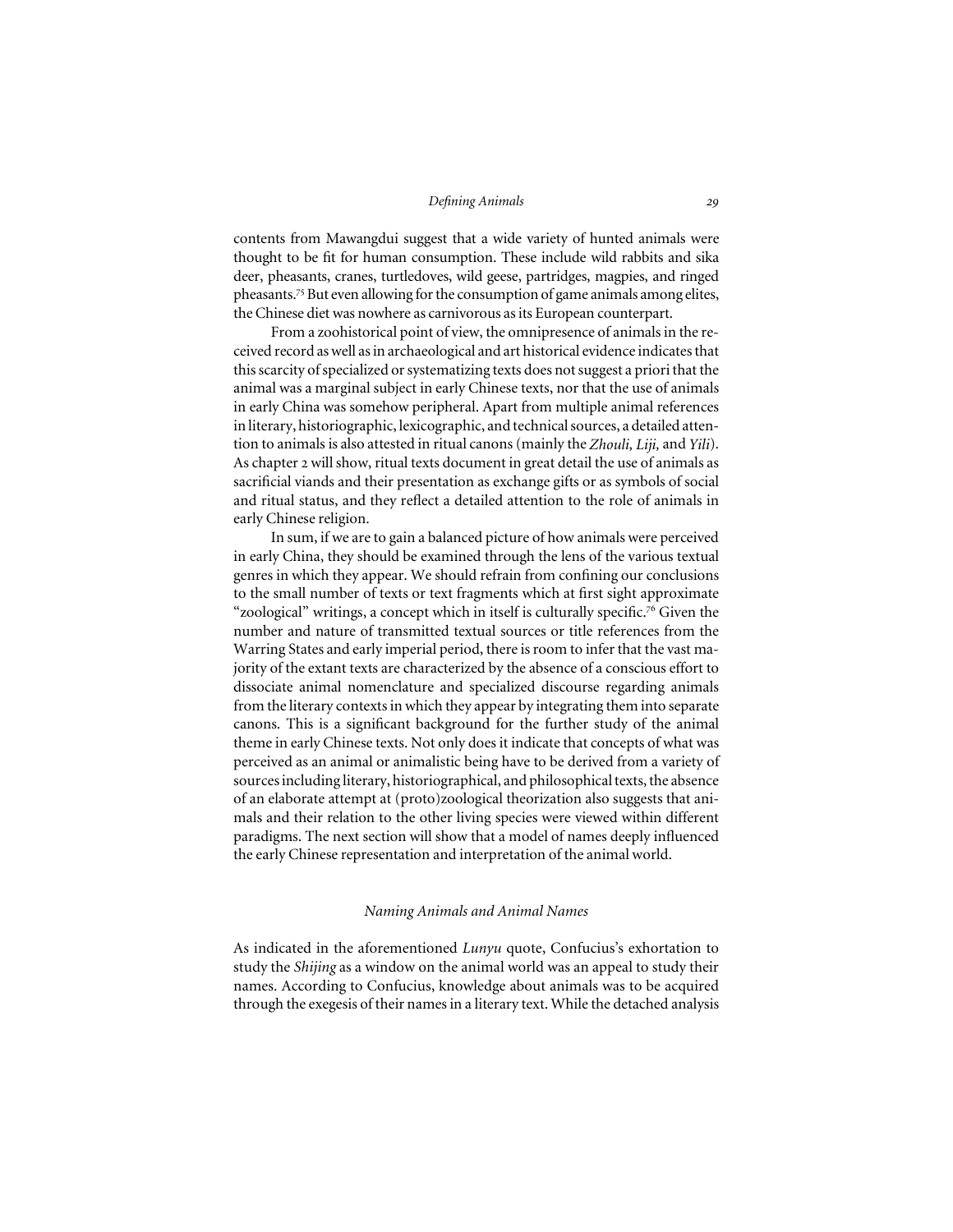of animals appears to have been of minor importance to scholars and philosophers, the role of naming and the mastery of animal nomenclature were central elements in the early Chinese perception of the animal world. Rather than studying animal behavior, animal physiology, or the mutual relationships among species in the natural world, scholars focused on taxonomizing the textual thesaurus used to represent this world. This is reflected first and foremost in a recurring emphasis on the etymological classification of animal nomenclature. It can also be seen in passages that present the comprehension of names as the epistemological means to comprehend and control the workings of the animal world. While this focus on the clarification of nomenclature did not relegate the biological animal to the margins of protoscientific interest, identifying animals through names and naming, in addition to providing the underlying principle for the lexicographic classification of animal graphs, also figured as a way in which one could exert an intellectual command over the natural world.

Texts that filtered animal lore out of their literary contexts were mainly lexicographic in nature and not discursive or argumentative. In several of these works, explaining animals is synonymous with explaining their names. A brief survey of the *status quaestionis* of transmitted texts and text chapters dealing with animals as a more or less autonomous subject matter up to the end of the Eastern Han will illustrate this. Works such as the *Erya* 爾雅, *Ji jiu pian* 急就篇, *Fangyan* , *Shuowen jiezi,* and *Shanhaijing* illustrate how the early Chinese "zoology" of the natural world amounted to a "nominology" of the textual referents available to describe its animal inhabitants.

The main and oldest transmitted lexicon that devotes substantial sections to animal nomenclature is the *Erya.* Scholarly consensus situates its compilation between the fourth and second centuries  $B.C.E.$  It contains five chapters on animals dealing with insects, fish, birds, wild animals, and domestic animals, and it may be the first source that dissociates domestic animals (*chu* 畜) from others as a separate category.<sup>77</sup> Following the research of Naitō Torajirō 内藤虎  $\mathcal{H}$   $\mathbb{B}$ , Joseph Needham submits that its chapters on natural history were composed between 300 and 160 b.c.e., with the chapter on domestic animals slightly later between 180 and 140 b.c.e. He further notes the close association of its animal nomenclature with the Odes, the Mao Heng  $\overline{\pm}$   $\overline{\mp}$  commentary of which reached its definite form around the same time (ca. 220-150 b.c.e.).<sup>78</sup> In the preface of the principal subcommentary to the work, Xing Bing  $\frac{1}{\sqrt{2}}$  (932-1010 c.e.) emphasizes its importance as a compendium of animal nomenclature by alluding to Confucius's canonical *Lunyu* quote on the *Shijing.* He states that the work "enables one to have a broad comprehension of things and be without doubts. For an extensive knowledge of the names of birds, beasts, plants, and trees, nothing comes near the quality of the *Erya.*"79

Although clearly distinguishing between five groups of animals in its chapter titles as well as utilizing the classifier *shu* 屬,<sup>80</sup> the *Erya* gives no definitions of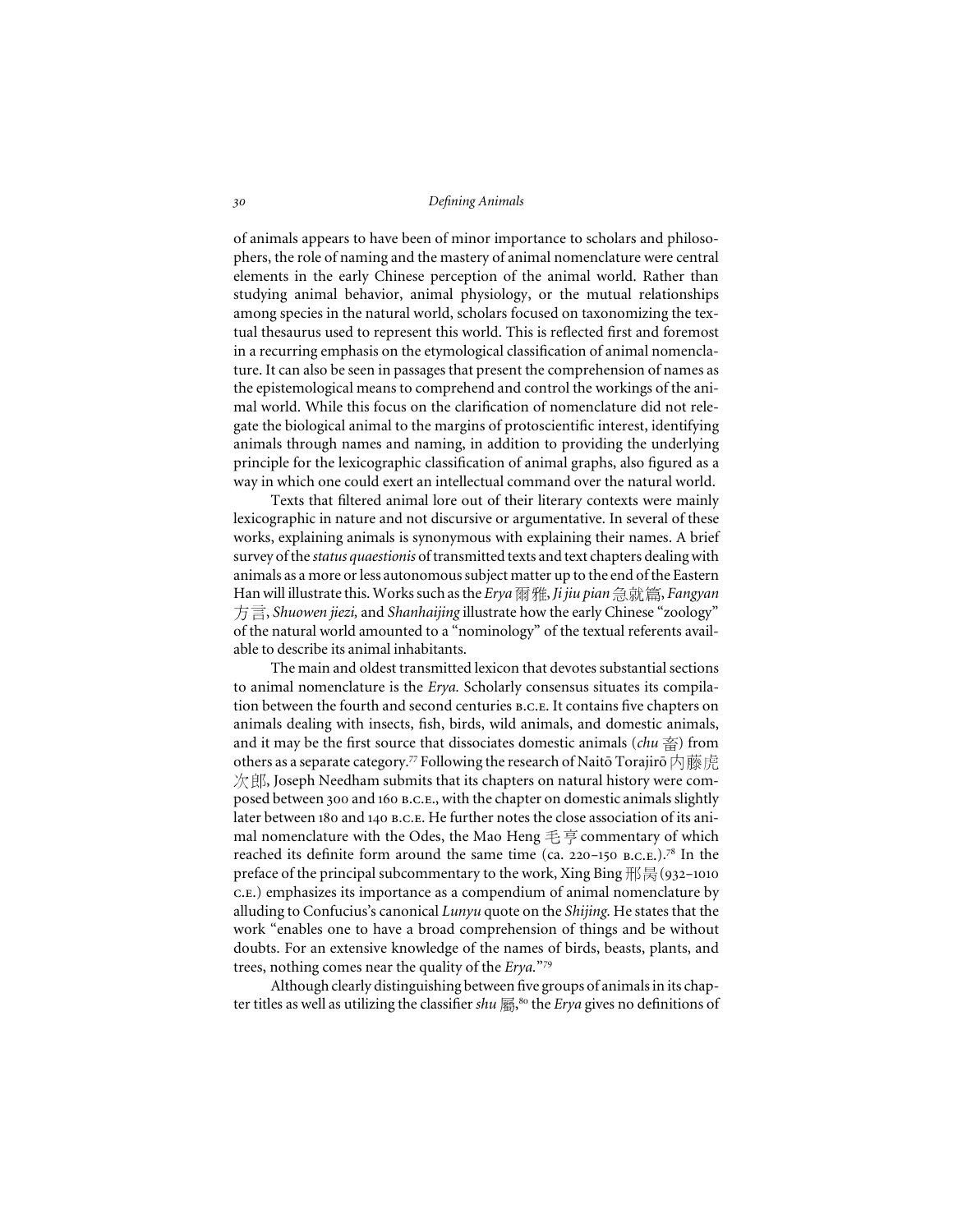the principal classifying terms *chong* 蟲, yu 魚, niao 鳥, shou獸, and *chu* 畜. One of its rare generic comments is included in the chapter on *chong,* which ends with a statement that "those with feet are called *chong* 蟲, and those without feet are called  $zhi \AA$ ."<sup>81</sup> The *Erya* is predominantly a list of names and focuses on the explanation of graphs/names. Its main preoccupation lies, as Wang Guowei  $\pm \boxtimes$ ( $1877-1927$ ) has pointed out, with the explanation of *ming*  $\&$  .<sup>82</sup> Most entries are definiendum-definiens pairs (e.g., 蟬 \*tan [is/means] [a/the] 白魚 "white fish") and thus much of the  $Erya$  is in fact a synonymicon.<sup>83</sup>

The *Erya* animal chapters do not provide a zoological differentiation of the animal world. Its general categories appear to be distinguished on the basis of a mixture of biological and lexicographic criteria. Recurring biological criteria include differentiae such as male-female, great-small, and the use of  $z\vec{i} \vec{j}$  to indicate the young or fledglings of a species.<sup>84</sup> The *chong* chapter includes reptiles, amphibians, crustaceans, piscines, and turtles, as well as insects.<sup>85</sup> The  $\gamma u$ chapter includes tortoises, snakes, and geckos, as well as several graphs with a *chong* radical.86 The chapter on *shou* includes a reference to humans.87 The *niao* chapter includes the bat (*bianfu* 蝙蝠) and the *wushu* 鼯鼠 rat, presumably because both have wings. Because of their wings bats were known as "immortal rats" (*xianshu* ( $\parallel \parallel \mathbb{R} \parallel$ ) in the state of Qi. Other dialectal variants in the eastern part of the empire included *feishu* 飛鼠 "flying rat" and *laoshu* 老鼠 "old rat."<sup>88</sup>

Occasionally, the *Erya* includes a short biological generalization or description of an animal's behavior. Although this is usually limited to a record of color, size, shape, or habitat, in some entries more detailed information is given.<sup>89</sup> For instance we learn that the *guanzhuan* 鸛鶇, or *furou* 鶝鶔 bird, looks like the magpie, has a short tail and, when being shot at, will catch the arrow in its beak and shoot it off at humans. Elsewhere a list is included of terms describing mastication and, in the case of birds, ways of flying.<sup>90</sup> The chapter on birds also contains a statement on how to distinguish male from female birds:

In case one cannot distinguish between female and male birds, do it by means of the wings; if the right wing covers over the left wing then it is a male bird, if the left wing covers over the right then it is a female bird.<sup>91</sup>

The main emphasis in the *Erya* animal chapters however is on the recognition of an animal and the association of the right name (graph) with the appropriate creature, rather than on the cognition of the biological properties of the animals themselves. The latter is further illustrated by an entry on the identification of a bird and rat that share the same biotope: "If a bird and a rat reside in the same hole, the bird is a  $yu \circledast$  and the rat is a  $tu \circledast$ ."<sup>92</sup> This gloss gives data on particular animal behavior in order to assist the reader to connect a name with two creatures in the same habitat. Knowledge of the name of one animal leads to knowing the name of the other. No comment is given as to why these two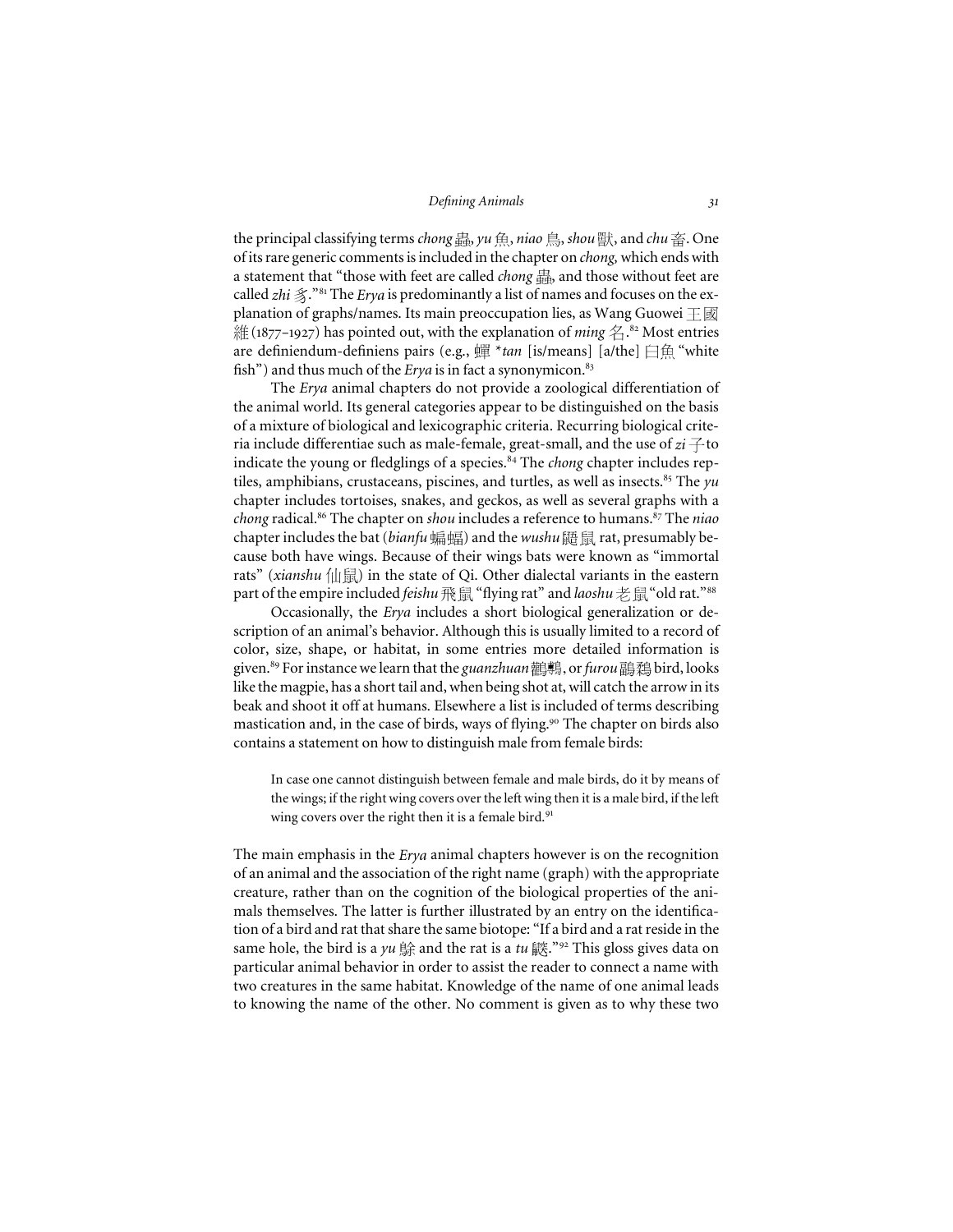creatures choose to live together. Throughout the *Erya* biological information is subjected to the explanation of nomenclature.<sup>93</sup>

A second, much overlooked, source is a short work with the title *Ji jiu pian* 急就篇, identified by Needham as a "Handy Primer."<sup>94</sup> The bibliographic treatise in the *Hanshu* lists it (in one scroll) under the category of the "Minor Studies" 小學(i.e., language, text, and script studies, "philology") and attributes its compilation to Shi You  $\bigcup \mathcal{F}$  (ca. 48–33 b.c.e.), who was active at the Han court as Director of Eunuch Attendants under Emperor Yuan  $\vec{\pi}$   $\vec{\pi}$  (49–33 b.c.e.).<sup>95</sup> Judging from the extant version, the book consists of a series of mnemonic character lists in tri-, tetra-, and heptasyllabic verses often ending in alternating end rhymes. Interspersed throughout the text are mnemotechnic lists of animals. In line with the primer's objectives indicated in its introduction—"to set out and order the names, surnames, and styles of all things" (*luo lie zhu wu ming xing zi*  $\mathcal{A} \# \ncong$ )<sup>96</sup>—the structure of the entries is aimed at the recitative memorization of various groups of names including animals, plants, cloths, tools, titles, and diseases. A few examples illustrate the format in which its animal material appears:

Among the six domestic animals are nourished: sucking pigs, hogs, swine, boars, gelded pigs, hounds and dogs, wild chickens and chicks . . .

When pigeon, dove, quail or speckle bird hit the net they die. Kites, magpies, harriers and owls stare at each other in alarm . . .

Flying Dragon and Phoenix follow each other. Child Demon Shooter (*sheji* 射支 / 舷) and Expeller of Evil (*bixie* 辟邪) will eradicate all bane.

What can be brought about by accumulated study is not a question of ghosts and spirits.<sup>97</sup>

The first two extracts are couplets enumerating domestic and wild animals. The third example deals with two well-known sacred animals whose names also refer to constellations. The next example deals with two fabulous monsters known from demonographic literature. The last extract reveals some of the pedagogical philosophy behind the work. The young reader is advised not to rely on the favors of the gods to achieve wealth and social status and instead to depend solely on diligent study. By appealing to the power of recitative learning, the reader will not be deluded and seek recourse to ghosts or spirits. The understanding of the world is translated as the mastery of nomenclature. As one would expect for a primer addressed to a young readership, the *Ji jiu pian* does not offer any theoretical discus-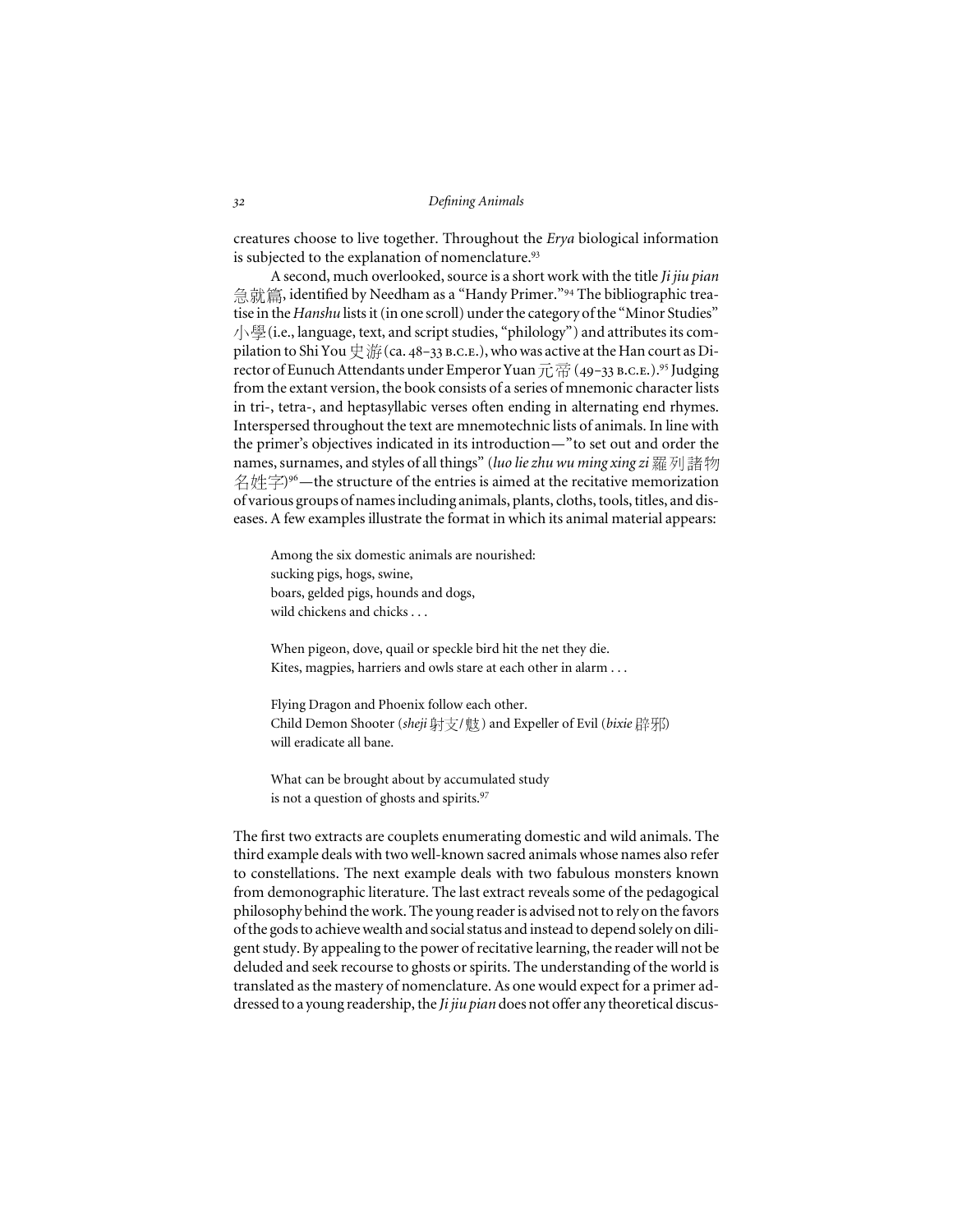sion on the nature of the creatures or their mutual (zoological) relationships, nor does the text relate the animal terms to the recognition of animals in the natural world. The manual is centered around the mastery of names.

The enumerative and evocative use of animal nomenclature as a powerful literary device had precedents in the pre-Han period, notably in early poetry. One example is a hymn from the state of Lu  $\mathcal{B}$  ("Jiong"  $\mathbb{F}$ , Mao 297), preserved in the *Shijing,* which lists no less than sixteen different terms to denote horses. Each stanza is introduced by an evocation of the physical well-being of Duke Xi's  $\vec{B}$  (659–627 b.c.e.) horses. This is followed by an enumeration of all the colored varieties of horses.

Fat and sturdy are the stallions, in the distant open grounds; among those stallions, fat and sturdy, there are white-breached black ones and light-yellow ones, there are pure black ones and bay ones, with their chariots they go bang-bang, he thinks of them endlessly, 思無彊 may these horses be good! 思馬斯臧

Fat and sturdy are the stallions, in the distant open grounds; among those stallions, fat and sturdy, there are grey-and-white ones and brown-and-white ones, there are red-yellow ones and black-mottled grey ones, with their chariots they go strongly, his thoughts are without end, 思無期 思馬斯才 may these horses be strong!

Fat and sturdy are the stallions, in the distant open grounds; among those stallions, fat and sturdy, there are flecked ones and white ones with black manes, there are red ones with black manes and black ones with white manes; with their chariots they go grandly, 思無斁 his thoughts never weary, 思馬斯作 may these horses be active!

Fat and sturdy are the stallions, in the distant open grounds; among those stallions, fat and sturdy, there are dark-and-white ones and red-and-white ones, there are hairy-legged ones and fish-eyed ones; with their chariots they go vigorously, 思無邪 his thoughts do not swerve, 思馬斯徂 may these horses be swift!98